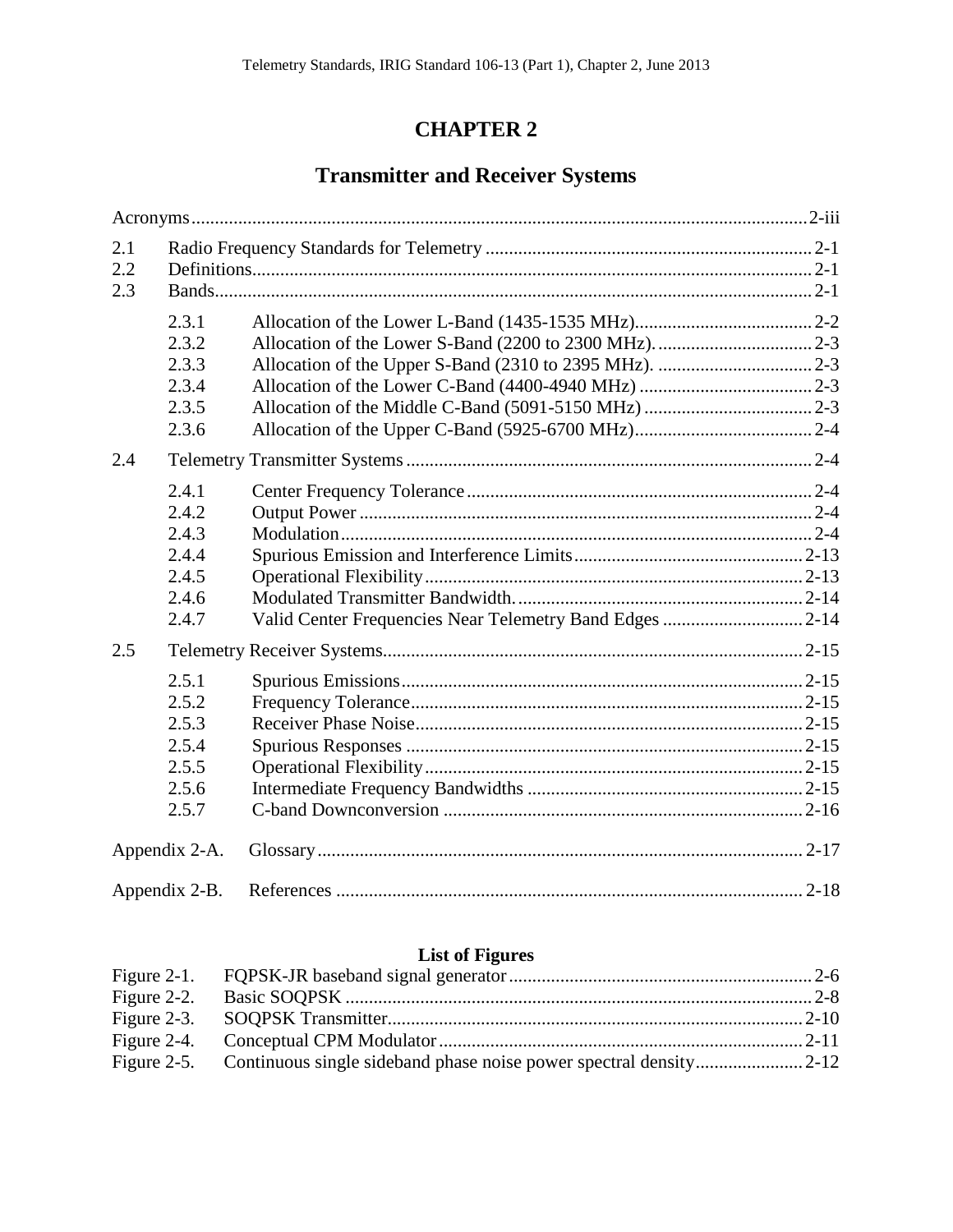## **List of Tables**

| Table 2-1. |  |
|------------|--|
| Table 2-2. |  |
| Table 2-3. |  |
| Table 2-4. |  |
| Table 2-5. |  |
| Table 2-6. |  |
| Table 2-7. |  |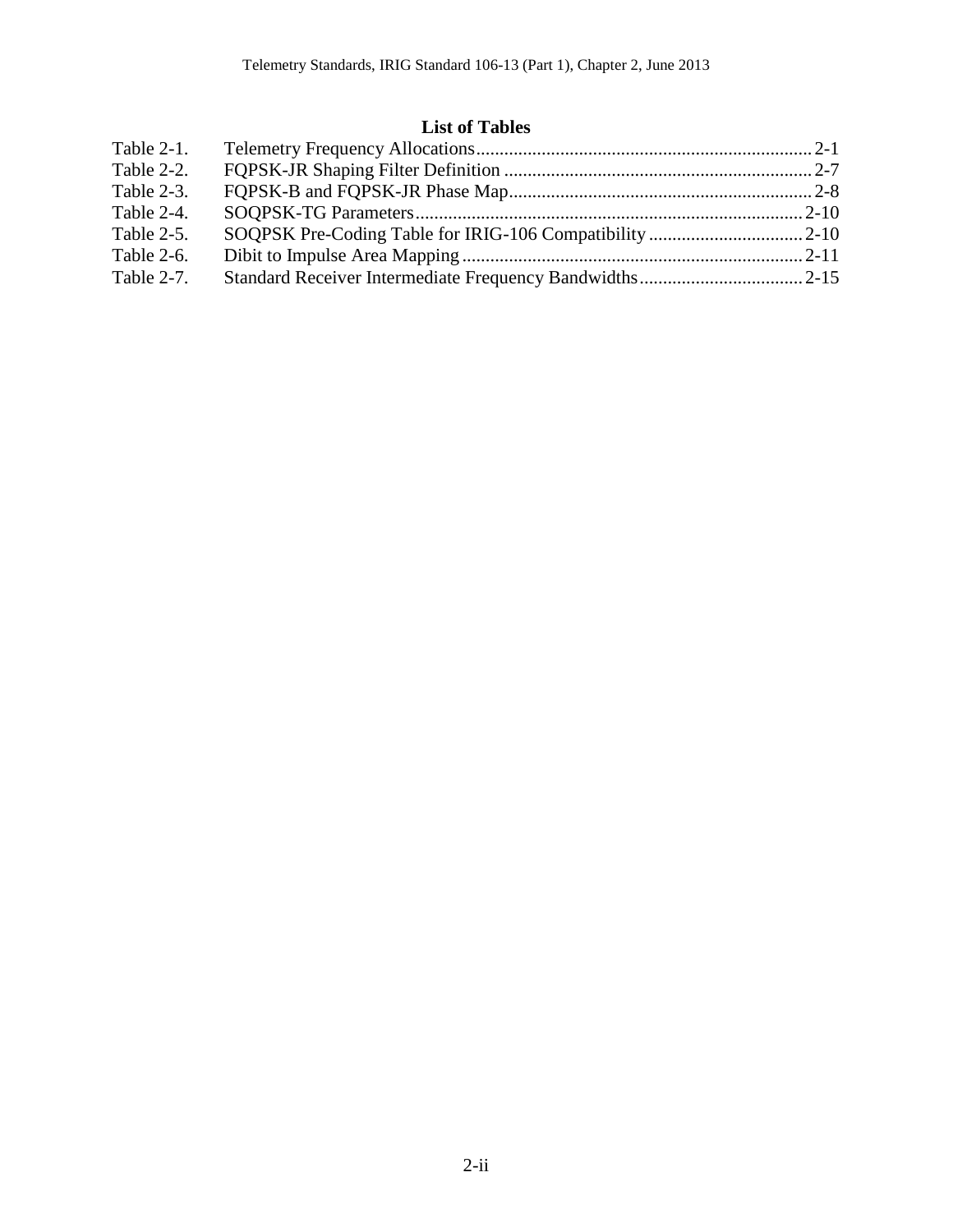# **Acronyms**

<span id="page-2-0"></span>

| $\mu$ V       | microvolt                                                  |
|---------------|------------------------------------------------------------|
| <b>ARTM</b>   | <b>Advanced Range Telemetry</b>                            |
| <b>CPFSK</b>  | continuous phase frequency shift keying                    |
| <b>CPM</b>    | continuous phase modulation                                |
| dB            | decibel                                                    |
| dBc           | decibels relative to the carrier                           |
| dBm           | decibel referenced to one milliwatt                        |
| <b>EIRP</b>   | effective isotropic radiated power                         |
| <b>FM</b>     | frequency modulation                                       |
| <b>FQPSK</b>  | Feher's quadrature phase shift keying                      |
| GHz           | gigahertz                                                  |
| Hz            | hertz                                                      |
| IF            | intermediate frequency                                     |
| kHz           | kilohertz                                                  |
| Mb/s          | megabit per second                                         |
| <b>MHz</b>    | megahertz                                                  |
| MIL-STD       | <b>Military Standard</b>                                   |
| NRZ-L         | non-return-to-zero-level                                   |
| <b>NTIA</b>   | National Telecommunications and Information Administration |
| <b>OQPSK</b>  | offset quadrature phase shift keying                       |
| <b>PCM</b>    | pulse code modulation                                      |
| <b>PSD</b>    | power spectral density                                     |
| RF            | radio frequency                                            |
| <b>RFC</b>    | radio frequency channel                                    |
| <b>SOQPSK</b> | shaped offset quadrature phase shift keying                |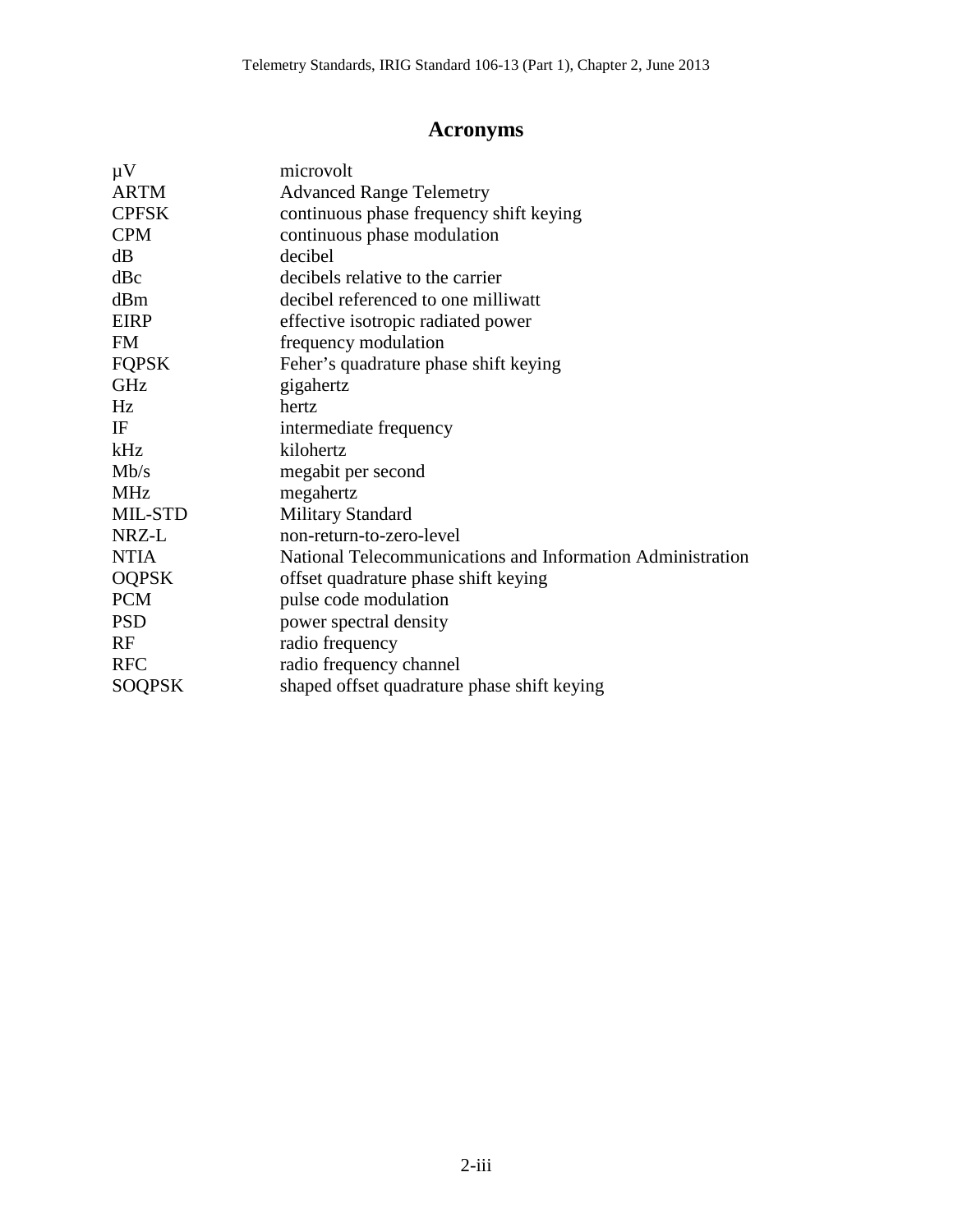This page intentionally left blank.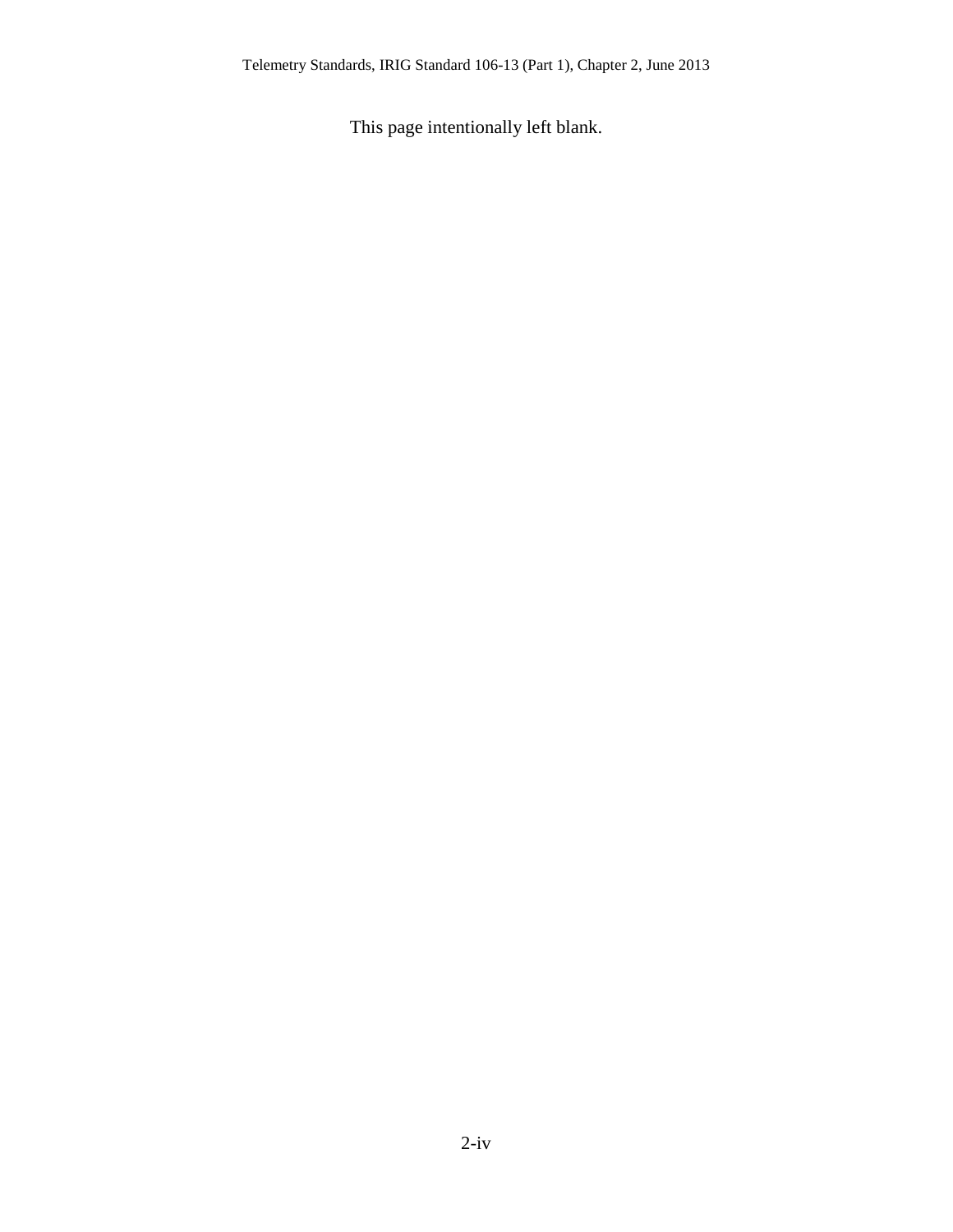# **CHAPTER 2**

## **Transmitter and Receiver Systems**

### <span id="page-4-0"></span>**2.1 Radio Frequency Standards for Telemetry**

These standards provide the criteria to determine equipment and frequency use requirements and are intended to ensure efficient and interference-free use of the radio frequency spectrum. These standards also provide a common framework for sharing data and providing support for test operations between ranges. The radio frequency spectrum is a limited natural resource; therefore, efficient use of available spectrum is mandatory. In addition, susceptibility to interference must be minimized. Systems not conforming to these standards require justification upon application for frequency allocation, and the use of such systems is highly discouraged. The standards contained herein are derived from the National Telecommunications and Information Administration's (NTIA) Manual of Regulations and Procedures for Federal Radio Frequency Management.<sup>[1](#page-4-4)</sup>

#### <span id="page-4-1"></span>**2.2 Definitions**

As of RCC 106-13 published June 2013, the definitions that in previous versions comprised this section are now located in [Appendix 2-A,](#page-20-0) one of two appendices new to this publication.

#### <span id="page-4-2"></span>**2.3 Bands**

The bands used for telemetry are described unofficially below. Additional detail can be seen at [Table 2-1.](#page-4-3)

| l Lower | L-band | 1435 - 1535 megahertz (MHz) | Lower  | C-band | 4400 - 4940 MHz                |
|---------|--------|-----------------------------|--------|--------|--------------------------------|
| Lower   | S-band | $ 2200 - 2290 \text{ MHz} $ | Middle |        | C-band   $5091 - 5150$ MHz     |
| Upper   | S-band | 2310 - 2395 MHz             | Upper  |        | $ $ C-band $ $ 5925 - 6700 MHz |

<span id="page-4-3"></span>

|                  |                     | <b>Table 2-1. Telemetry Frequency Allocations</b>     |              |
|------------------|---------------------|-------------------------------------------------------|--------------|
| <b>Frequency</b> | <b>Unofficial</b>   |                                                       | <b>Refer</b> |
| Range (MHz)      | <b>Designation</b>  | <b>Comments</b>                                       | to:          |
| 1435-1525        | Lower L-band        | Telemetry primary service (part of mobile service) in | 2.3.1        |
|                  |                     | <b>USA</b>                                            |              |
| 1525-1535        | Lower L-band        | Mobile satellite service (MSS) primary service,       |              |
|                  |                     | telemetry secondary service in USA                    |              |
| 2200-2290        | Lower S-band        | Telemetry co-primary service in USA                   | 2.3.2        |
| 2310-2360        | <b>Upper S-band</b> | Wireless Communications Service (WCS) and             | 2.3.3        |
|                  |                     | broadcasting-satellite (sound) service (BSS) primary  |              |
|                  |                     | services, telemetry secondary service in USA          |              |

<span id="page-4-4"></span><sup>&</sup>lt;sup>1</sup> National Telecommunications and Information Administration. "Manual of Regulations and Procedures for Federal Radio Frequency Management." May 2012. May be superseded by update. Available at [http://www.ntia.doc.gov/files/ntia/publications/redbook/2012-05/Manual\\_2012.pdf.](http://www.ntia.doc.gov/files/ntia/publications/redbook/2012-05/Manual_2012.pdf)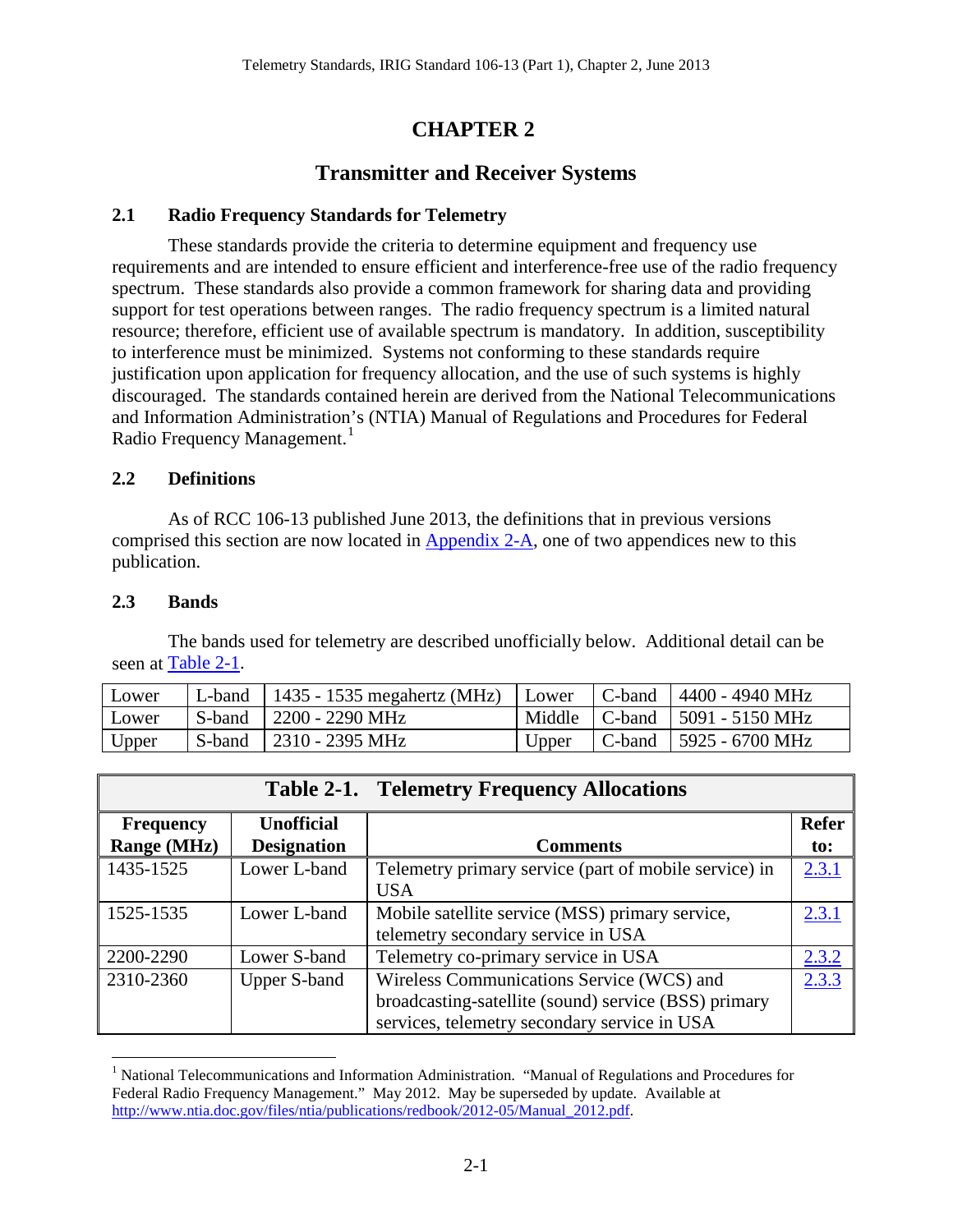| 2360-2395 | <b>Upper S-band</b> | Telemetry primary service in USA | 2.3.3        |
|-----------|---------------------|----------------------------------|--------------|
| 4400-4940 | Lower C-band        | See Paragraph 2.3.4              | 2.3.4        |
| 5091-5150 | Middle C-band       | See Paragraph 2.3.5              | 2.3.5        |
| 5925-6700 | Upper C-band        | See Paragraph 2.3.6              | <u>2.3.6</u> |

The 1755-1850 MHz band (unofficially called "upper L-band") can also be used for telemetry at many test ranges although it is not explicitly listed as a telemetry band in the NTIA Table of Frequency Allocations.<sup>[2](#page-5-1)</sup> The mobile service is a primary service in the 1755-1850 MHz band and telemetry is a part of the mobile service. Since the 1755-1850 MHz band is not considered a standard telemetry band per this document, potential users must coordinate, in advance, with the individual range(s) and ensure use of this band can be supported at the subject range and that it will meet their technical requirements. While these band designations are common in telemetry parlance, they may have no specific meaning to anyone else. Telemetry assignments are made for testing<sup>[3](#page-5-2)</sup> manned and unmanned aircraft, for missiles, space, land, and sea test vehicles, and for rocket sleds and systems carried on such sleds. Telemetry assignments are also made for testing major components of the aforementioned systems.

#### <span id="page-5-0"></span>2.3.1 Allocation of the Lower L-Band (1435-1535 MHz).

This band is allocated in the United States of America and its possessions for government and nongovernmental aeronautical telemetry use on a shared basis. The Aerospace and Flight Test Radio Coordinating Council coordinates the non-governmental use of this band. The frequencies in this range will be assigned for aeronautical telemetry and associated remote-control operations<sup>[4](#page-5-3)</sup> for testing of manned or unmanned aircraft, missiles, rocket sleds, and other vehicles or their major components. Authorized usage includes telemetry associated with launching and reentry into the earth's atmosphere as well as any incidental orbiting prior to reentry of manned or unmanned vehicles undergoing flight tests. The following frequencies are shared with flight telemetering mobile stations: 1444.5, 1453.5, 1501.5, 1515.5, 1524.5, and 1525.5 MHz.

#### 2.3.1.1 1435 to 1525 MHz

This frequency range is allocated for the exclusive use of aeronautical telemetry in the United States of America.

#### 2.3.1.2 1525 to 1530 MHz

The 1525 to 1530 MHz band was reallocated at the 1992 World Administrative Radio Conference. The mobile-satellite service is now a primary service in this band. The mobile service, which includes aeronautical telemetry, is now a secondary service in this band.

<span id="page-5-1"></span><sup>&</sup>lt;sup>2</sup> The definitions of the radio services that can be operated within certain frequency bands contained in the radio regulations as agreed to by the member nations of the International Telecommunications Union. This table is maintained in the United States by the Federal Communications Commission and the NTIA and is available at http://transition.fcc.gov/oet/spectrum/table/fcctable.pdf.

<span id="page-5-2"></span>[http://transition.fcc.gov/oet/spectrum/table/fcctable.pdf.](http://transition.fcc.gov/oet/spectrum/table/fcctable.pdf)<br><sup>3</sup>A telemetry system as defined here is not critical to the operational (tactical) function of the system.

<span id="page-5-3"></span><sup>4</sup> The word used for remote control operations in this band is *telecommand*.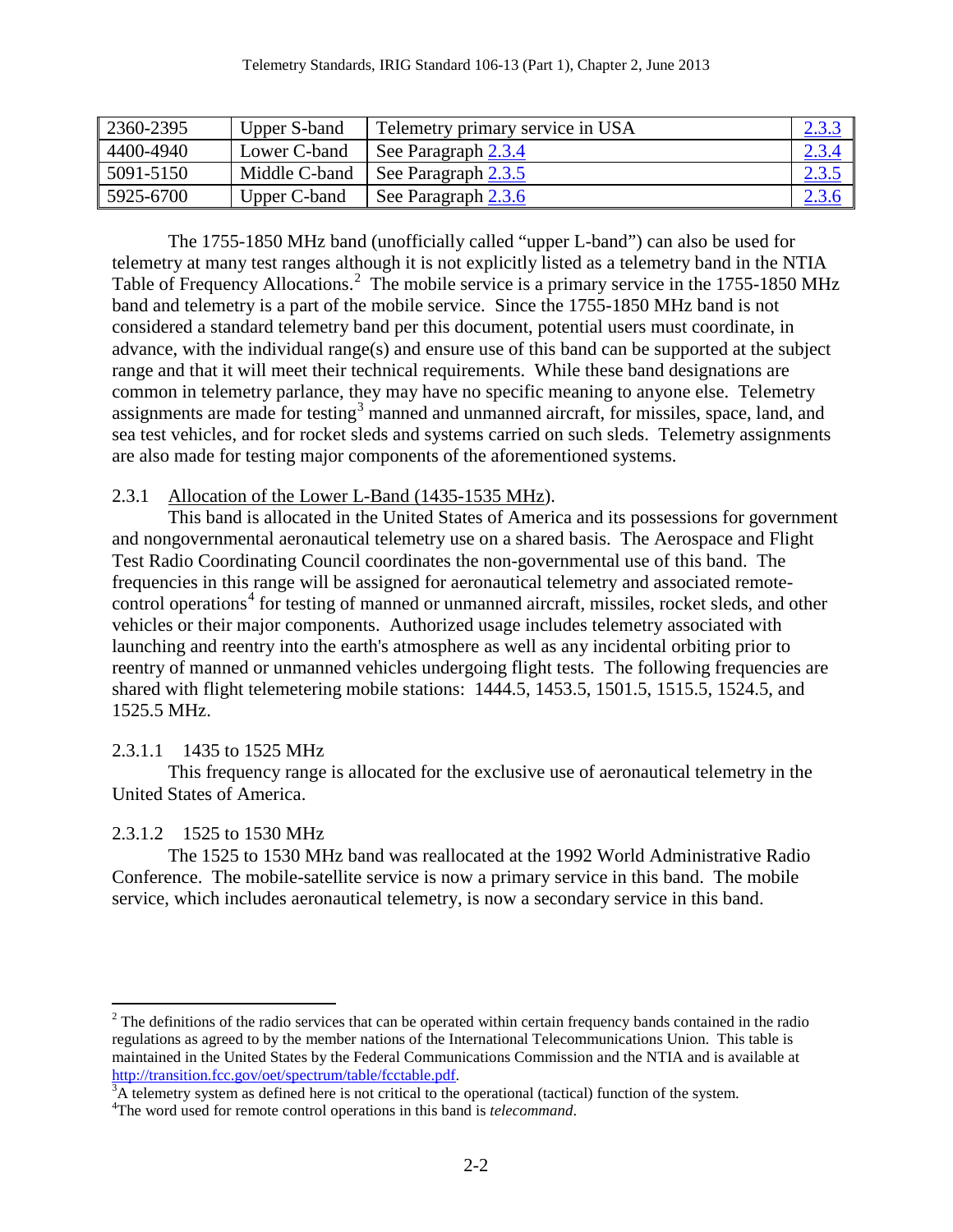### 2.3.1.3 1530 to 1535 MHz

The maritime mobile-satellite service is a primary service in the frequency band from 1530 to 1535 MHz. [5](#page-6-4) The mobile service (including aeronautical telemetry) is a secondary service in this band.

## <span id="page-6-0"></span>2.3.2 Allocation of the Lower S-Band (2200 to 2300 MHz).

No provision is made in this band for the flight testing of manned aircraft.

#### 2.3.2.1 2200 to 2290 MHz

These frequencies are shared equally by the United States Government's fixed, mobile, space research, space operation, and the Earth Exploration Satellite Services, and include telemetry associated with launch vehicles, missiles, upper atmosphere research rockets, and space vehicles regardless of their trajectories.

## 2.3.2.2 2290 to 2300 MHz

Allocations in this range are for the space research service (deep space only) on a shared basis with the fixed and mobile (except aeronautical mobile) services.

#### <span id="page-6-1"></span>2.3.3 Allocation of the Upper S-Band (2310 to 2395 MHz).

This band is allocated to the fixed, mobile, radiolocation, and broadcasting-satellite services in the United States of America. Government and nongovernmental telemetry users share this band in a manner similar to that of the L band. Telemetry assignments are made for flight-testing of manned or unmanned aircraft, missiles, space vehicles, or their major components.

## 2.3.3.1 2310 to 2360 MHz

These frequencies have been reallocated and were auctioned by the Federal Communications Commission in April 1997. The Wireless Communications Service is the primary service in the frequencies 2305-2320 MHz and 2345-2360 MHz. The broadcastingsatellite (sound) service is the primary service in the 2320-2345 MHz band. In the band 2320- 2345 MHz, the mobile and radiolocation services are allocated on a primary basis until a broadcasting-satellite (sound) service has been brought into use in such a manner as to affect or be affected by the mobile and radiolocation services in those service areas

## 2.3.3.2 2360 to 2395 MHz

The Mobile Service (including aeronautical telemetry) is a primary service in this band.

#### <span id="page-6-2"></span>2.3.4 Allocation of the Lower C-Band (4400-4940 MHz) Telemetry is an operation that is currently allowed under the mobile service allocation.

## <span id="page-6-3"></span>2.3.5 Allocation of the Middle C-Band (5091-5150 MHz)

The process of incorporating aeronautical telemetry operations into the NTIA Table of Frequency Allocations for this band has been initiated but not yet completed.

<span id="page-6-4"></span> <sup>5</sup> Reallocated as of 1 January 1990.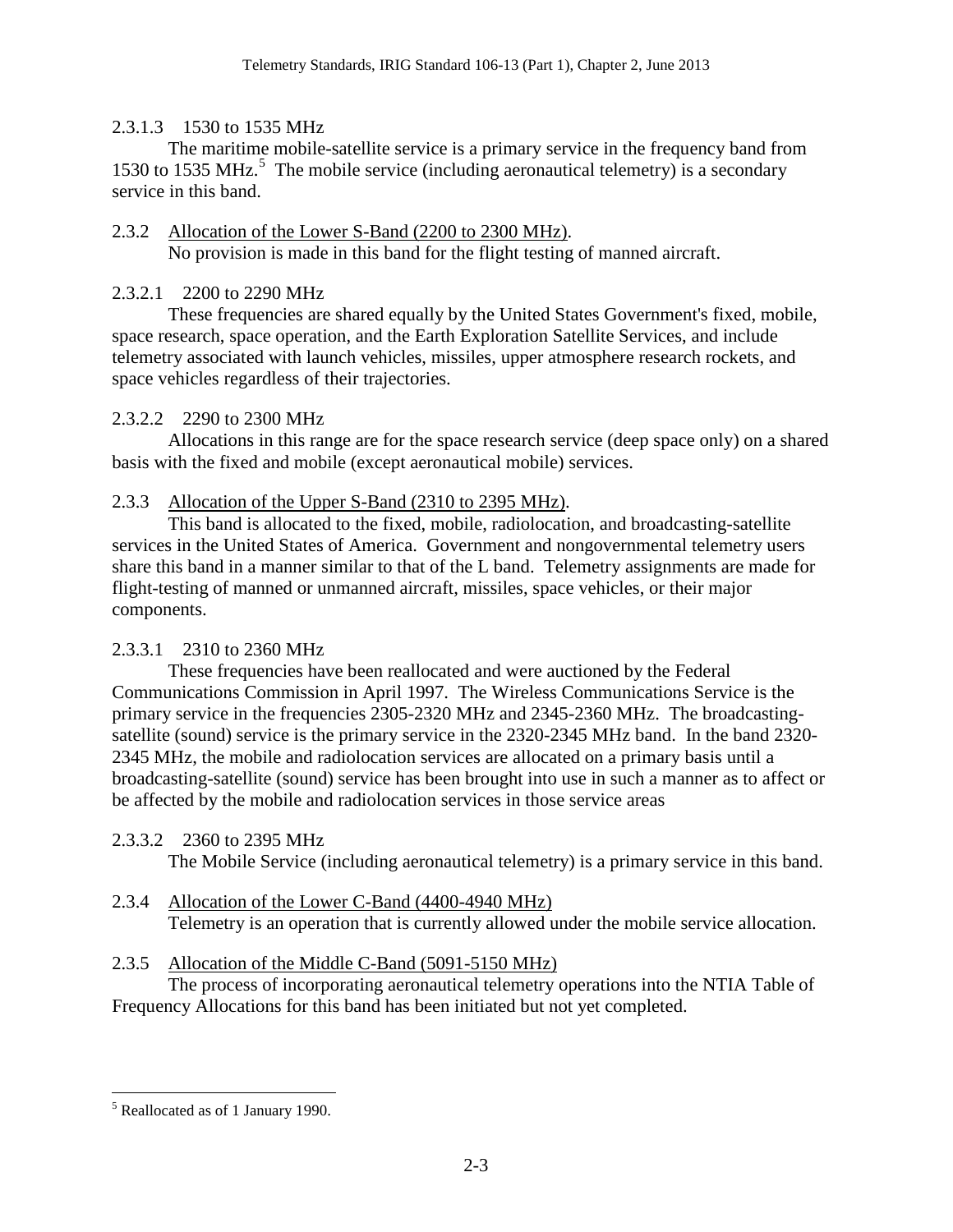#### <span id="page-7-0"></span>2.3.6 Allocation of the Upper C-Band (5925-6700 MHz)

This band is not currently allocated as a government band. The process of incorporating federal government use of aeronautical telemetry operations into the NTIA Table of Frequency Allocations for this band has been initiated but not yet completed.

#### <span id="page-7-1"></span>**2.4 Telemetry Transmitter Systems**

Telemetry requirements for air, space, and ground systems are accommodated in the appropriate bands as described in Paragraph [2.3.](#page-4-2)

#### <span id="page-7-2"></span>2.4.1 Center Frequency Tolerance

Unless otherwise dictated by a particular application, the frequency tolerance for a telemetry transmitter shall be  $\pm 0.002$  percent of the transmitter's assigned center frequency. Transmitter designs shall control transient frequency errors associated with startup and power interruptions. During the first second after turn-on, the transmitter output frequency shall be within the occupied bandwidth of the modulated signal at any time when the transmitter output power exceeds -25 decibels (dB) referenced to one milliwatt (dBm). Between 1 and 5 seconds after initial turn-on, the transmitter frequency shall remain within twice the specified limits for the assigned radio frequency. After 5 seconds, the standard frequency tolerance is applicable for any and all operations where the transmitter power output is -25 dBm or greater (or produces a field strength greater than 320 microvolts [µV]/meter at a distance of 30 meters from the transmitting antenna in any direction). Specific uses may dictate tolerances more stringent than those stated.

## <span id="page-7-3"></span>2.4.2 Output Power

Emitted power levels shall always be limited to the minimum required for the application. The output power shall not exceed 25 watts<sup>[6](#page-7-5)</sup>. The effective isotropic radiated power (EIRP) shall not exceed 25 watts.

## <span id="page-7-4"></span>2.4.3 Modulation

The traditional modulation methods for aeronautical telemetry are frequency modulation and phase modulation. Pulse code modulation (PCM)/frequency modulation (FM) has been the most popular telemetry modulation since around 1970. The PCM/FM method could also be called filtered continuous phase frequency shift keying (CPFSK). The radio frequency (RF) signal is typically generated by filtering the baseband non-return-to-zero-level (NRZ-L) signal and then frequency modulating a voltage-controlled oscillator. The optimum peak deviation is 0.35 times the bit rate and a good choice for a premodulation filter is a multi-pole linear phase filter with bandwidth equal to 0.7 times the bit rate. Frequency and phase modulation have a variety of desirable features but may not provide the required bandwidth efficiency, especially for higher bit rates. When better bandwidth efficiency is required, the standard methods for digital signal transmission are the Feher's patented quadrature phase shift keying (FQPSK-B and FQPSK-JR), the shaped offset quadrature phase shift keying (SOQPSK-TG), and the Advanced Range Telemetry (ARTM) continuous phase modulation (CPM). Each of these methods offer constant, or nearly constant, envelope characteristics and are compatible with non-linear amplifiers with minimal spectral regrowth and minimal degradation of detection efficiency. The

<span id="page-7-5"></span><sup>&</sup>lt;sup>6</sup> An exemption from this EIRP limit will be considered; however, systems with EIRP levels greater than 25 watts will be considered nonstandard systems and will require additional coordination with affected test ranges.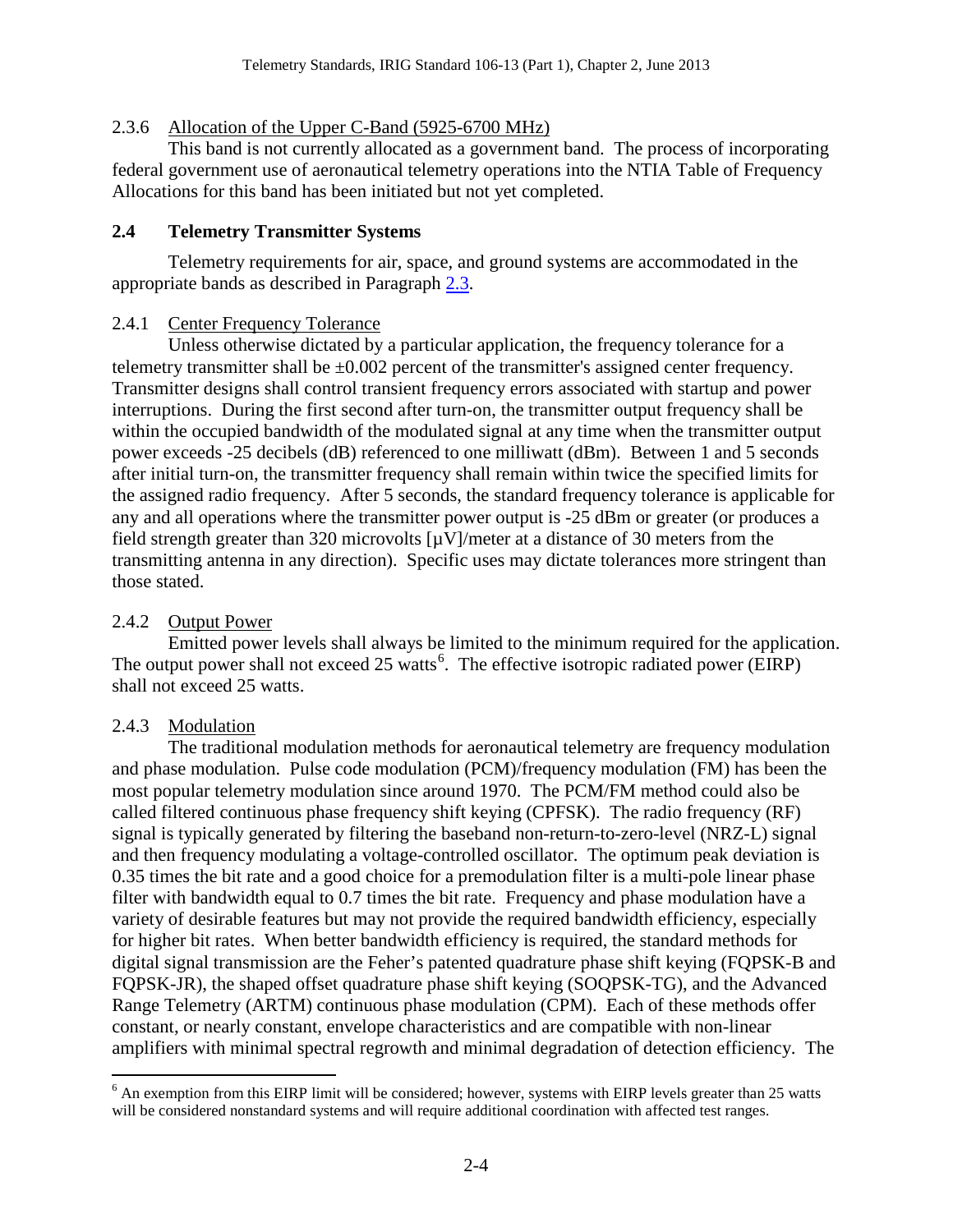first three methods (FQPSK-B, FQPSK-JR, and SOQPSK-TG) are interoperable and require the use of the differential encoder described in Subsection [2.4.3.1.1](#page-8-0) below. Additional information on this differential encoder is contained in  $\Delta$ ppendix  $M$ . All of these bandwidth-efficient modulation methods require the data to be randomized. Additional characteristics of these modulation methods are discussed in the following paragraphs and in Section 7 of [Appendix A.](http://www.wsmr.army.mil/RCCsite/Documents/106-13_Telemetry_Standards/appendixA.pdf)

#### 2.4.3.1 Characteristics of FQPSK-B

FQPSK-B is described in the Digcom Inc. publication, "*FQPSK-B, Revision A1, Digcom-Feher Patented Technology Transfer Document, January 15, 1999*." This document can be obtained under a license from:

Digcom Inc. 44685 Country Club Drive El Macero, CA 95618 Telephone: 530-753-0738 FAX: 530-753-1788

#### <span id="page-8-0"></span>*2.4.3.1.1 Differential Encoding*

Differential encoding shall be provided for FQPSK-B, FQPSK-JR, and SOQPSK-TG and shall be consistent with the following definitions:

The NRZ-L data bit sequence  ${b_n}$  is sampled periodically by the transmitter at time instants:

 $t = nT_k$   $n = 0, 1, 2, ...$ 

where  $T_b$  is the NRZ-L bit period.

Using the bit index values n as references to the beginning of symbol periods, the differential encoder alternately assembles I-channel and Q-channel symbols to form the following sequences:

$$
I_2, I_4, I_6,...
$$
  
and  
 $Q_3, Q_5, Q_7,...$ 

according to the following rules:

 $I_{2n} = b_{2n} \oplus \overline{Q}_{(2n-1)}$   $n >$  $n > 0$  (2-1)

$$
Q_{(2n+1)} = b_{(2n+1)} \oplus I_{2n} \qquad \qquad n > 0 \qquad (2-2)
$$

Where  $\Theta$  denotes the exclusive-or operator, and the bar above a variable indicates the 'not' or inversion operator. Q-channel symbols are offset (delayed) relative to I-channel symbols by one bit period.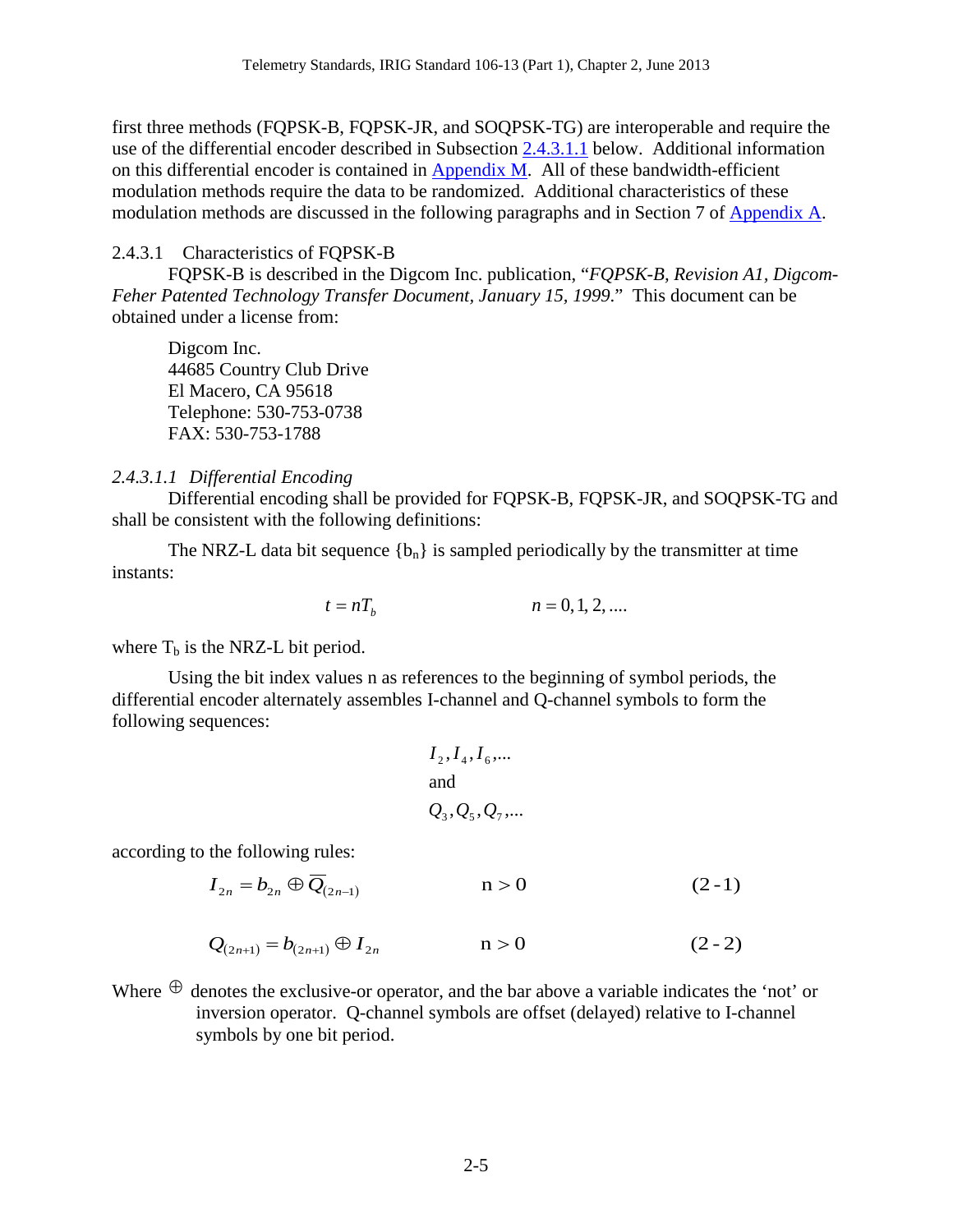#### *2.4.3.1.2 Characteristics of FQPSK-JR*

FQPSK-JR is a cross-correlated, constant envelope, spectrum shaped variant of FQPSK. It assumes a quadrature modulator architecture and synchronous digital synthesis of the I and Qchannel modulating signals as outlined in [Figure 2-1.](#page-9-0)



Figure 2-1. FQPSK-JR baseband signal generator

<span id="page-9-0"></span>FQPSK-JR utilizes the time domain wavelet functions defined in United States Patent  $4,567,602<sup>7</sup>$  $4,567,602<sup>7</sup>$  $4,567,602<sup>7</sup>$  with two exceptions. The transition functions used in the cited patent,

$$
G(t) = \begin{cases} \pm \left[1 - K \cos^2\left(\frac{\pi}{T_s}\right)\right] \\ \pm \left[1 - K \sin^2\left(\frac{\pi}{T_s}\right)\right] \end{cases}
$$
  
\n
$$
K = 1 - A = 1 - \frac{\sqrt{2}}{2}
$$
\n(2-3)

are replaced with the following transition functions:

<span id="page-9-1"></span> <sup>7</sup> Kamilo Feher and Shuzo Kato. Correlated signal processor. US Patent 4,567,602. Filed 13 June 1983 and issued 28 January 1986.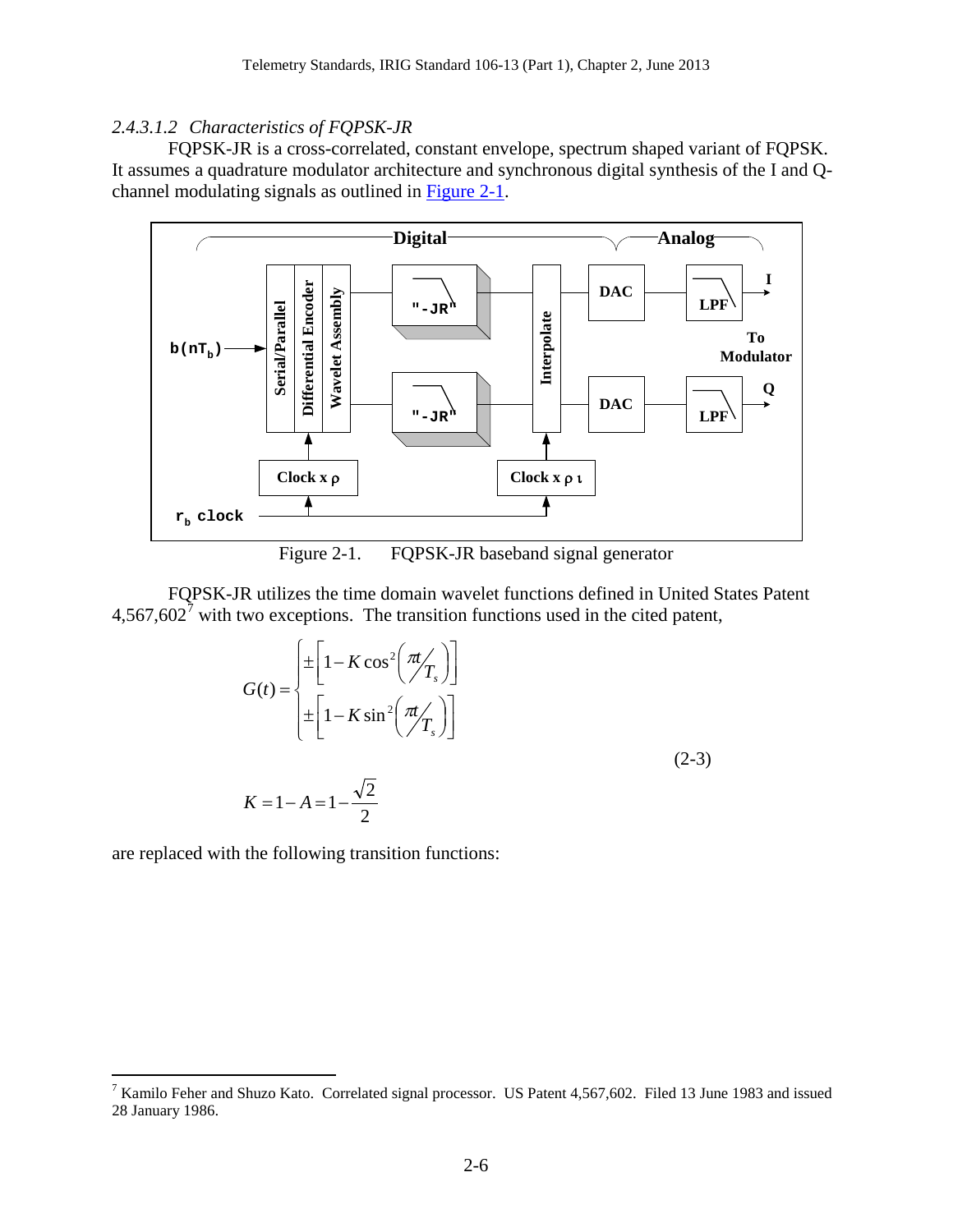$$
G(t) = \begin{cases} \pm \sqrt{1 - A^2 \cos^2(\pi t/\tau_s)} \\ \pm \sqrt{1 - A^2 \sin^2(\pi t/\tau_s)} \end{cases}
$$

$$
A = \frac{\sqrt{2}}{2}
$$
(2-4)

where  $T_s = 2/r_b$  is the symbol period.

The digital "JR" spectrum-shaping filter used for each channel is a linear phase, finite impulse response (FIR) filter. The filter is defined in terms of its impulse response sequence h(n) in [Table 2-2](#page-10-0) and assumes a fixed wavelet sample rate of  $\rho = 6$  samples per symbol. The  $JR_{\text{equiv}}$  column is the aggregate response of the cascaded  $JR_a$  and  $JR_b$  filters actually used.

<span id="page-10-0"></span>

|               | Table 2-2. FQPSK-JR Shaping Filter Definition |        |                   |
|---------------|-----------------------------------------------|--------|-------------------|
| Filter Weight | $JR_{equiv}$                                  | $JR_a$ | JR <sub>b</sub>   |
|               | $-0.046875$                                   |        |                   |
| h(1)          | 0.109375                                      | h(0)   | $+2$ <sup>-</sup> |
| h(2)          | 0.265625                                      | h(0)   |                   |
| h(3)          | h(2)                                          |        | h(0)              |
| h(4           | h( I                                          |        |                   |
| h(5           |                                               |        |                   |

Digital interpolation is used to increase sample rate, moving all alias images created by digital to analog conversion sufficiently far away from the fundamental signal frequency range that out-of-channel noise floors can be well controlled. The FQPSK-JR reference implementations currently utilize 4-stage Cascade-Integrator-Comb interpolators with unity memory lag factor.<sup>[8](#page-10-1)</sup> Interpolation ratio "i" is adjusted as a function of bit rate such that fixed cutoff frequency post-D/A anti-alias filters can be used to cover the entire range of required data rates.<sup>[9](#page-10-2)</sup>

#### *2.4.3.1.3 Carrier Suppression*

The remnant carrier level shall be no greater than -30 decibels relative to the carrier (dBc). Additional information of carrier suppression can be seen at Section 7 of [Appendix A.](http://www.wsmr.army.mil/RCCsite/Documents/106-13_Telemetry_Standards/appendixA.pdf)

<span id="page-10-1"></span> <sup>8</sup> Eugene Hogenauer. "An Economical Class of Digital Filters for Decimation and Interpolation" in *IEEE* 

<span id="page-10-2"></span>*Transactions on Acoustics, Speech, and Signal Processing*, 29, No. 2 (1981): 155-162.<br><sup>9</sup> The FQPSK-JR definition does not include a specific interpolation method and a post-D/A filter design; however, it is known that benchmark performance will be difficult to achieve if the combined effects of interpolation and antialias filter produce more than .04 dB excess attenuation at 0.0833 times the input sample rate and more than 1.6 dB of additional attenuation at 0.166 times the sample rate where the input sample rate is referred to the input of the interpolator assuming 6 samples per second.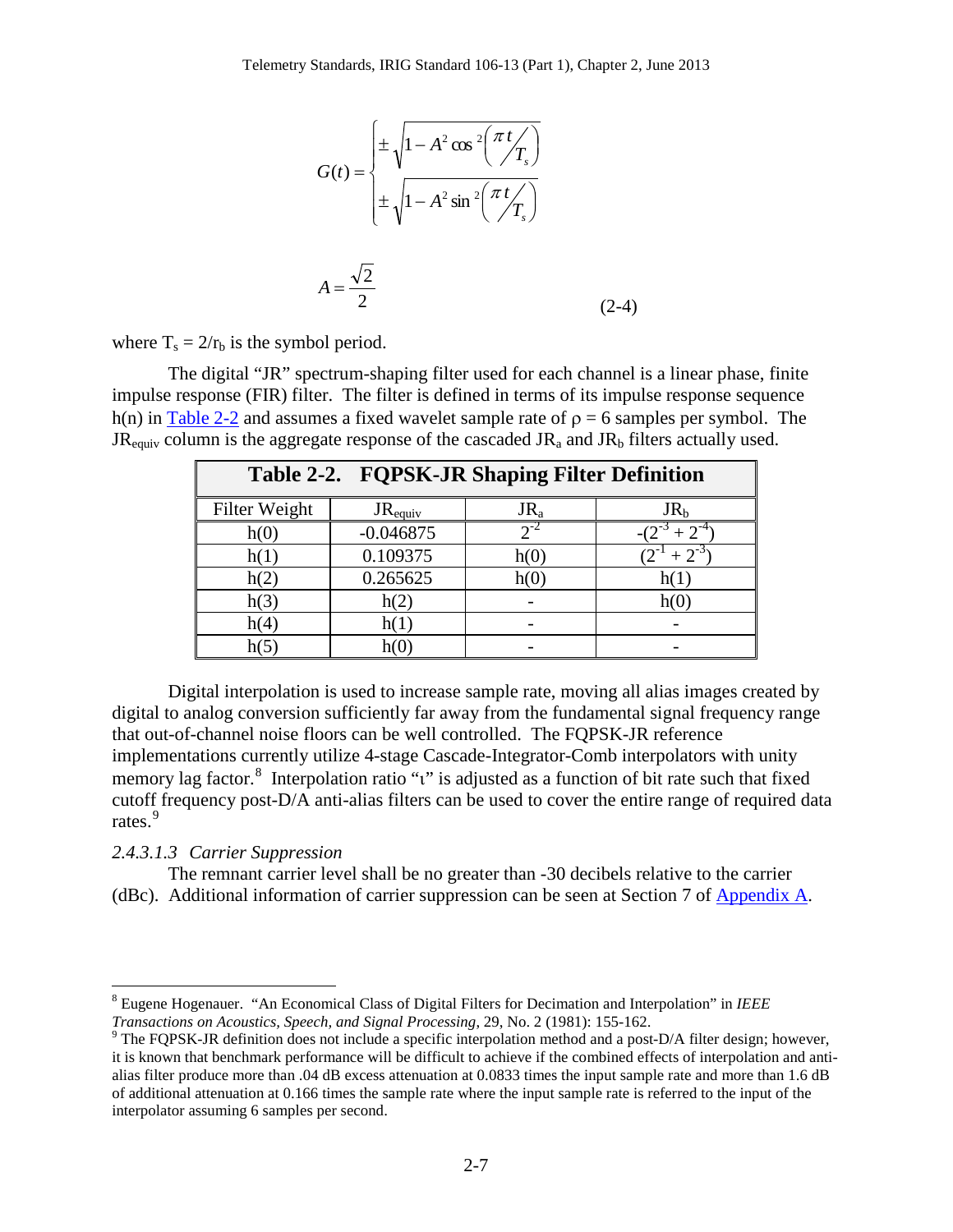#### *2.4.3.1.4 Quadrature Modulator Phase Map*

[Table 2-3](#page-11-1) lists the mapping from the input to the modulator (after differential encoding and FQPSK-B or FQPSK-JR wavelet assembly) to the carrier phase of the modulator output. The amplitudes in [Table 2-3](#page-11-1) are  $\pm$  a, where "a" is a normalized amplitude.

<span id="page-11-1"></span>

| Table 2-3. FQPSK-B and FQPSK-JR Phase Map |                  |                                |  |  |  |  |  |
|-------------------------------------------|------------------|--------------------------------|--|--|--|--|--|
| <b>I</b> Channel                          | <b>Q</b> Channel | <b>Resultant Carrier Phase</b> |  |  |  |  |  |
| a                                         | а                | 45 degrees                     |  |  |  |  |  |
| -a                                        | a                | 135 degrees                    |  |  |  |  |  |
| -a                                        | -a               | 225 degrees                    |  |  |  |  |  |
| a                                         | -a               | 315 degrees                    |  |  |  |  |  |

## 2.4.3.2 Characteristics of SOQPSK-TG

SOQPSK is a family of constant envelope CPM waveforms.<sup>[10](#page-11-2), [11,](#page-11-3) [12,](#page-11-4) [13](#page-11-5)</sup> It is most simply described as a non-linear frequency modulation modeled as shown in [Figure 2-2.](#page-11-0)



Figure 2-2. Basic SOQPSK

<span id="page-11-0"></span>The SOQPSK waveform family is uniquely defined in terms of impulse excitation of a *frequency* impulse shaping filter function  $g(t)$ :

$$
g(t) = n(t)w(t) \tag{2-5}
$$

where

<span id="page-11-2"></span><sup>&</sup>lt;sup>10</sup> T. J. Hill. "An Enhanced, Constant Envelope, Interoperable Shaped Offset QPSK (SOQPSK) Waveform for Improved Spectral Efficiency." Paper presented during 36th Annual International Telemetering Conference, San Diego, CA. October 23-26, 2000.

<span id="page-11-3"></span><sup>&</sup>lt;sup>11</sup> Badri Younes, James Brase, Chitra Patel, and John Wesdock. "An Assessment of Shaped Offset QPSK for Use in NASA Space Network and Ground Network Systems" in *Proceedings of the CCSDS RF and Modulation Subpanel 1E Meeting of May 2001 Concerning Bandwidth-Efficient Modulation.* CCSDS B20.0-Y-2. June 2001. Available at http://public.ccsds.org/publications/archive/B20x0v2.pdf.

<span id="page-11-4"></span><sup>&</sup>lt;sup>12</sup> Mark Geoghegan. "Implementation and Performance Results for Trellis Detection of SOQPSK." Paper presented at the  $37<sup>th</sup>$  Annual International Telemetering Conference, Las Vegas, NV, October 2001.

<span id="page-11-5"></span> $13$  Marvin Simon. "Bandwidth-Efficient Digital Modulation with Application to Deep Space Communications." JPL Publication 00-17. June 2001. Available at [http://descanso.jpl.nasa.gov/Monograph/series3/complete1.pdf.](http://descanso.jpl.nasa.gov/Monograph/series3/complete1.pdf)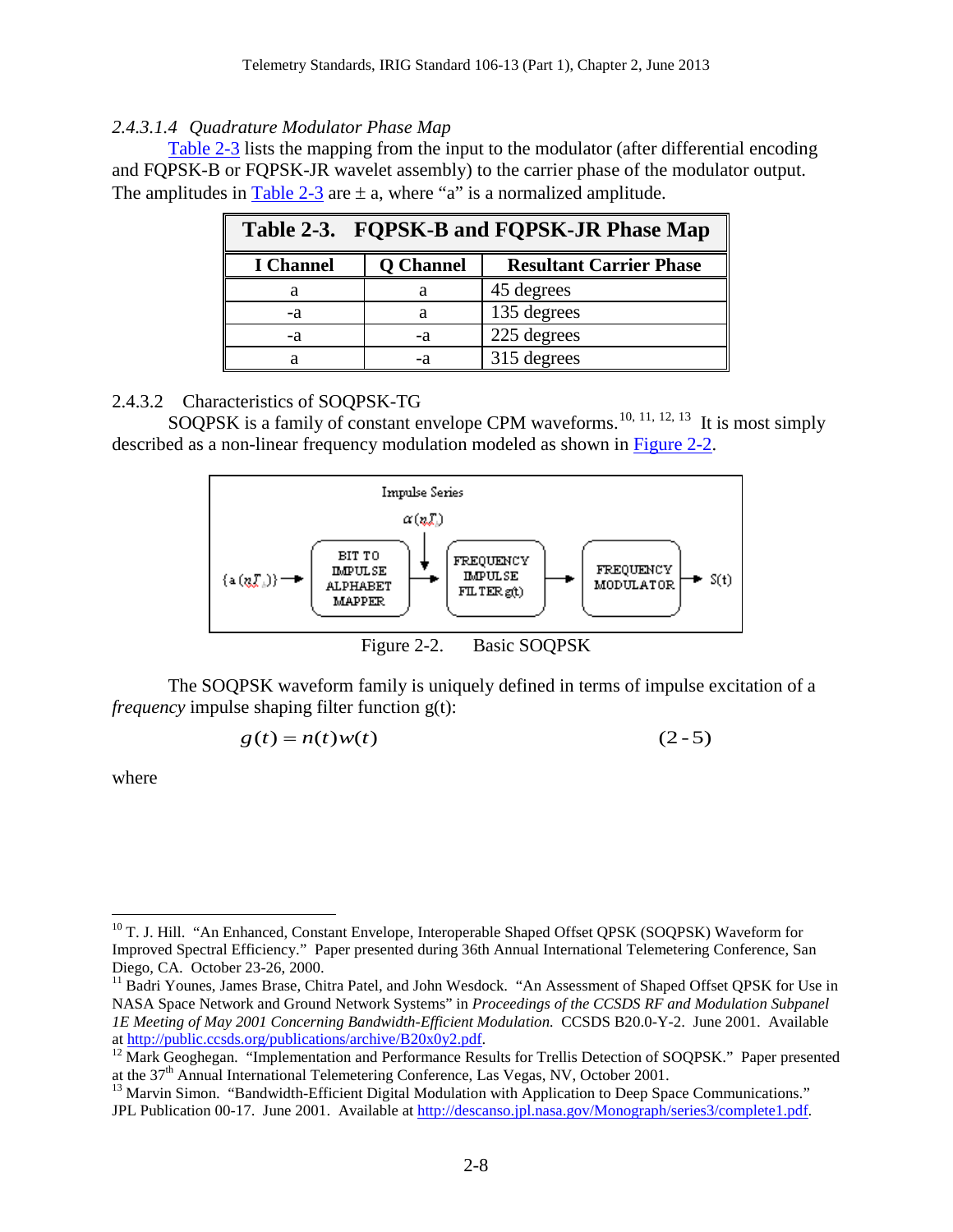$$
n(t) \equiv \left[ \frac{A \cos \pi \theta_1(t)}{1 - 4\theta_1^2(t)} \right] \frac{\sin \theta_2(t)}{\theta_2(t)}
$$
  
\n
$$
\theta_1(t) = \frac{\rho B t}{T_s}
$$
  
\n
$$
\theta_2(t) = \frac{\pi B t}{T_s}
$$
 (2-6)

$$
w(t) = \begin{cases} 1, & \left|\frac{t}{T_s}\right| \le T_1\\ \frac{1}{2} \left[1 + \cos\left(\frac{\pi\left(\left|\frac{t}{T_s}\right| - T_1\right)}{T_2}\right)\right] & , T_1 < \left|\frac{t}{T_s}\right| \le T_1 + T_2\\ 0, & \left|\frac{t}{T_s}\right| > T_1 + T_2 \end{cases}
$$
(2-7)

The function n(t) is a modified spectral raised cosine filter of amplitude *A*, rolloff factor ρ, and an additional time scaling factor *B*. The function w(t) is a time domain windowing function that limits the duration of  $g(t)$ . The amplitude scale factor *A* is chosen such that

$$
\int_{-(T_1+T_2)T_s}^{(T_1+T_2)T_s} g(t)dt = \frac{\pi}{2}
$$
\n(2-8)

Given a time series binary data sequence

$$
\vec{a} = (...,a_{-2},a_{-1},a_0,a_1,a_2....)
$$
\n(2-9)

wherein the bits are represented by normalized antipodal amplitudes  $\{+1,-1\}$ , the ternary impulse

series is formed with the following mapping rule (see also Geoghegan,

*Implementation* and Simon, *Bandwidth*), …

$$
\alpha = (-1)^{i+1} \frac{a_{i-1}(a_i - a_{i-2})}{2} \tag{2-10}
$$

which forms a data sequence alphabet of three values  $\{+1,0,-1\}$ . It is important to note that this modulation definition does not establish an absolute relationship between the digital in-band inter-switch trunk signaling (dibits) of the binary data alphabet and transmitted phase as with conventional quadriphase offset quadrature phase shift keying (OQPSK) implementations. In order to achieve interoperability with coherent FQPSK-B demodulators, some form of precoding must be applied to the data stream prior to, or in conjunction with, conversion to the ternary excitation alphabet. The differential encoder defined in Subsection [2.4.3.1.1](#page-8-0) fulfills this need; however, to guarantee full interoperability with the other waveform options, the polarity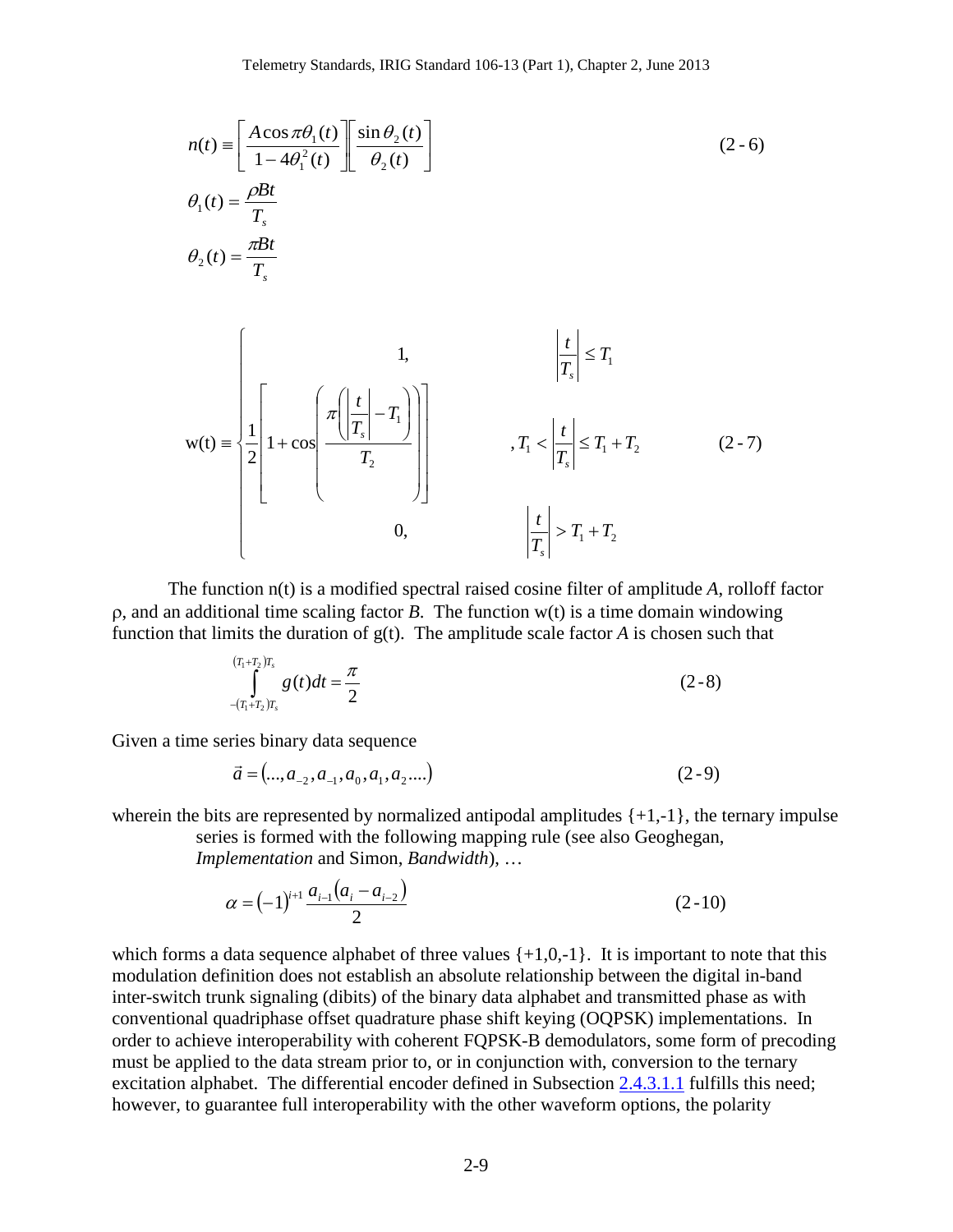relationship between frequency impulses and resulting frequency or phase change must be controlled. Thus, SOQPSK modulators proposed for this application shall guarantee that an impulse of value of  $(+1)$  will result in an advancement of the transmitted phase relative to that of the nominal carrier frequency (i.e., the instantaneous frequency is above the nominal carrier).

For purposes of this standard, only one specific variant of SOQPSK and SOQPSK-TG is acceptable. This variant is defined by the parameter values given in [Table 2-4.](#page-13-1)

<span id="page-13-1"></span>

| Table 2-4. SOQPSK-TG Parameters |  |  |
|---------------------------------|--|--|
| <b>SOQPSK Type</b>              |  |  |
| SOQPSK-TG                       |  |  |

## *2.4.3.2.1 Differential Encoding of SOQPSK-TG*

As discussed above, interoperability with FQPSK-B equipment requires a particular precoding protocol or a functional equivalent thereof. A representative model is shown in [Figure](#page-13-0)  [2-3.](#page-13-0)



Figure 2-3. SOQPSK Transmitter

<span id="page-13-0"></span>The differential encoder block will be implemented in accordance with the definition of Subsection [2.4.3.1.1.](#page-8-0) Given the symbol sequences  $I_k$  and  $Q_k$ , and the proviso that a normalized impulse sign of +1 will increase frequency, the pre-coder will provide interoperability with the FQPSK signals defined herein if code symbols are mapped to frequency impulses in accordance with [Table 2-5](#page-13-2) where  $\Delta \Phi$  is the phase change.

<span id="page-13-2"></span>

|         | Table 2-5. SOQPSK Pre-Coding Table for IRIG-106 Compatibility |                                       |                                                      |              |           |         |                                   |          |                |
|---------|---------------------------------------------------------------|---------------------------------------|------------------------------------------------------|--------------|-----------|---------|-----------------------------------|----------|----------------|
|         |                                                               | Map $\alpha_{\rm K}$ from $I_{\rm K}$ |                                                      |              |           |         | Map $\alpha_{K+1}$ from $Q_{K+1}$ |          |                |
| $I_{k}$ | $Q_{k-1}$                                                     | $I_{k-2}$                             | ΔΦ                                                   | $\alpha_{k}$ | $Q_{k+1}$ | $I_{k}$ | $Q_{k-1}$                         | ΛФ       | $\alpha_{k+1}$ |
| $-1$    | $X^*$                                                         | $-1$                                  | $\theta$                                             |              | $-1$      | $X^*$   | $-1$                              |          |                |
| $+1$    | $X^*$                                                         | $+1$                                  | $\theta$                                             |              | $+1$      | $X^*$   | $+1$                              |          |                |
| $-1$    | $-1$                                                          | $+1$                                  | $-\pi/2$                                             | $-1$         | $-1$      | -1      | $+1$                              | $+\pi/2$ | $+1$           |
| $-1$    | $+1$                                                          | $+1$                                  | $+\pi/2$                                             | $+1$         | $-1$      | $+1$    | $+1$                              | $-\pi/2$ | $-1$           |
| $+1$    | $-1$                                                          | -1                                    | $+\pi/2$                                             | $+1$         | $+1$      | -1      | $-1$                              | $-\pi/2$ | $-1$           |
| $+1$    | $+1$                                                          | $-1$                                  | $-\pi/2$                                             | $-1$         | $+1$      | $+1$    | $-1$                              | $+\pi/2$ | $+1$           |
|         |                                                               |                                       | * Note: Does not matter if "X" is $a + 1$ or $a - 1$ |              |           |         |                                   |          |                |

2.4.3.3 Characteristics of Advanced Range Telemetry Continuous Phase Modulation

The ARTM CPM is a quaternary signaling scheme in which the instantaneous frequency of the modulated signal is a function of the source data stream. The frequency pulses are shaped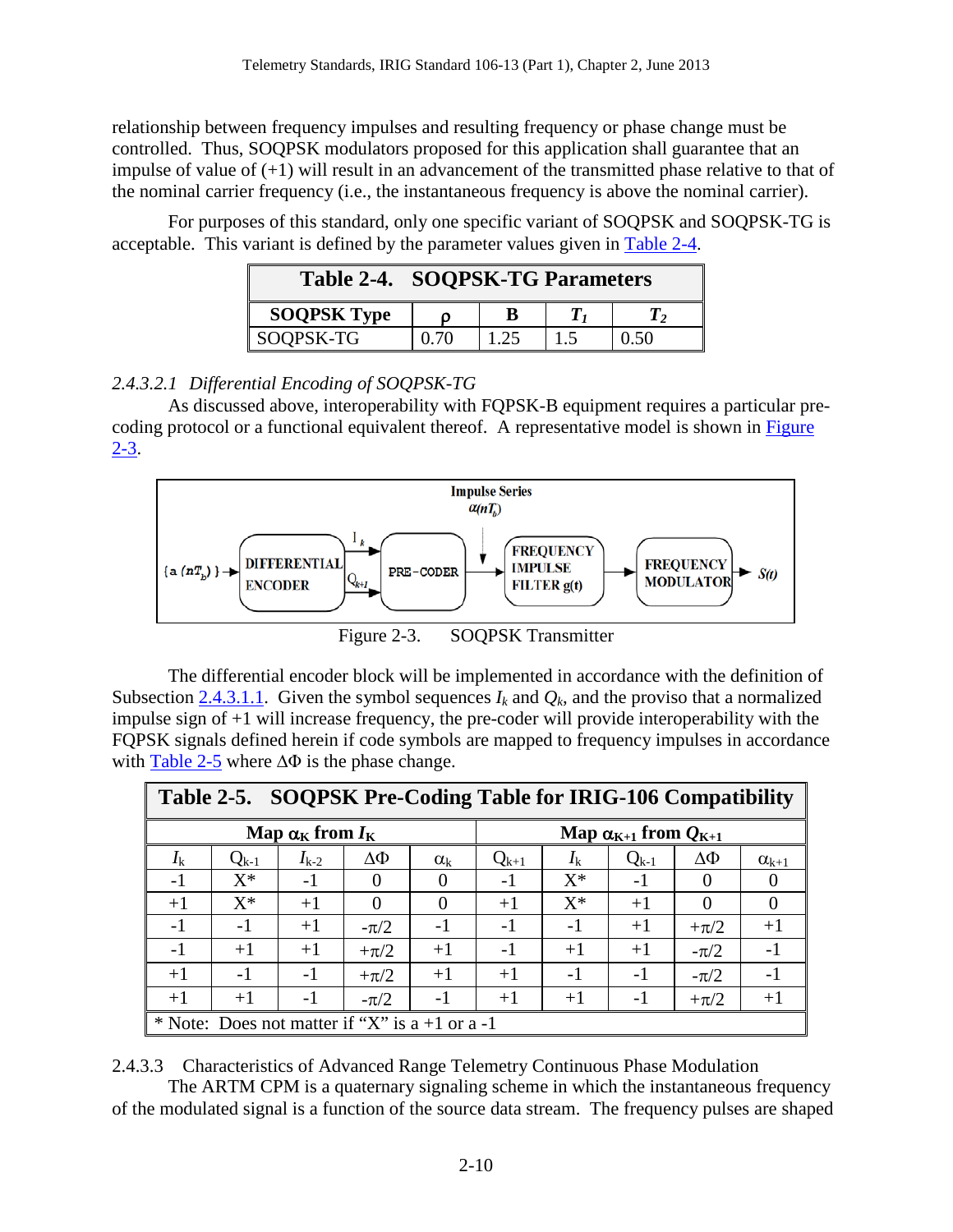for spectral containment purposes. The modulation index alternates at the symbol rate between two values to improve the likelihood that the transmitted data is faithfully recovered. Although the following description is in terms of carrier frequency, other representations and generation methods exist that are equivalent. A block diagram of a conceptual ARTM CPM modulator is illustrated in [Figure 2-4.](#page-14-0) Source bits are presented to the modulator and are mapped into impulses that are applied to a filter with an impulse response  $g(t)$ . The resulting waveform  $f(t)$  is proportional to the instantaneous frequency of the desired modulator output. This signal can be used to frequency modulate a carrier to produce an RF signal representation.



Figure 2-4. Conceptual CPM Modulator

<span id="page-14-0"></span>Variables and function definitions in [Figure 2-4](#page-14-0) above are as follows:

- $a(iT/2) = i$ th bit of binary source data, either a 0 or 1
- The frequency pulse shape for ARTM CPM is a three symbol long raised cosine pulse defined by the following equation for  $0 \le t \le 3T$ ,

$$
g(t) = \frac{1}{6T} \left[ 1 - \cos\left(\frac{2\pi t}{3T}\right) \right]
$$
 (2-11)

- $T =$  Symbol period equal to 2/(bit rate in bits/second)
- $\alpha(T)$  = ith impulse with area equal to either a +3, +1, -1 or -3 determined by Table [2-6.](#page-14-1) Note that an impulse is generated for each dibit pair (at the symbol rate).

<span id="page-14-1"></span>

| Table 2-6. Dibit to Impulse Area Mapping |                     |  |  |  |  |  |
|------------------------------------------|---------------------|--|--|--|--|--|
| Input Dibit $[a(i) a(i+1)]$              | <b>Impulse Area</b> |  |  |  |  |  |
|                                          |                     |  |  |  |  |  |
|                                          |                     |  |  |  |  |  |
|                                          |                     |  |  |  |  |  |
|                                          |                     |  |  |  |  |  |

•  $f(t, \alpha)$  = frequency filter output equal to the following equation.

$$
\pi h_i \sum_{i=-\infty}^{+\infty} \alpha(iT) g(t - iT)
$$
\n(2-12)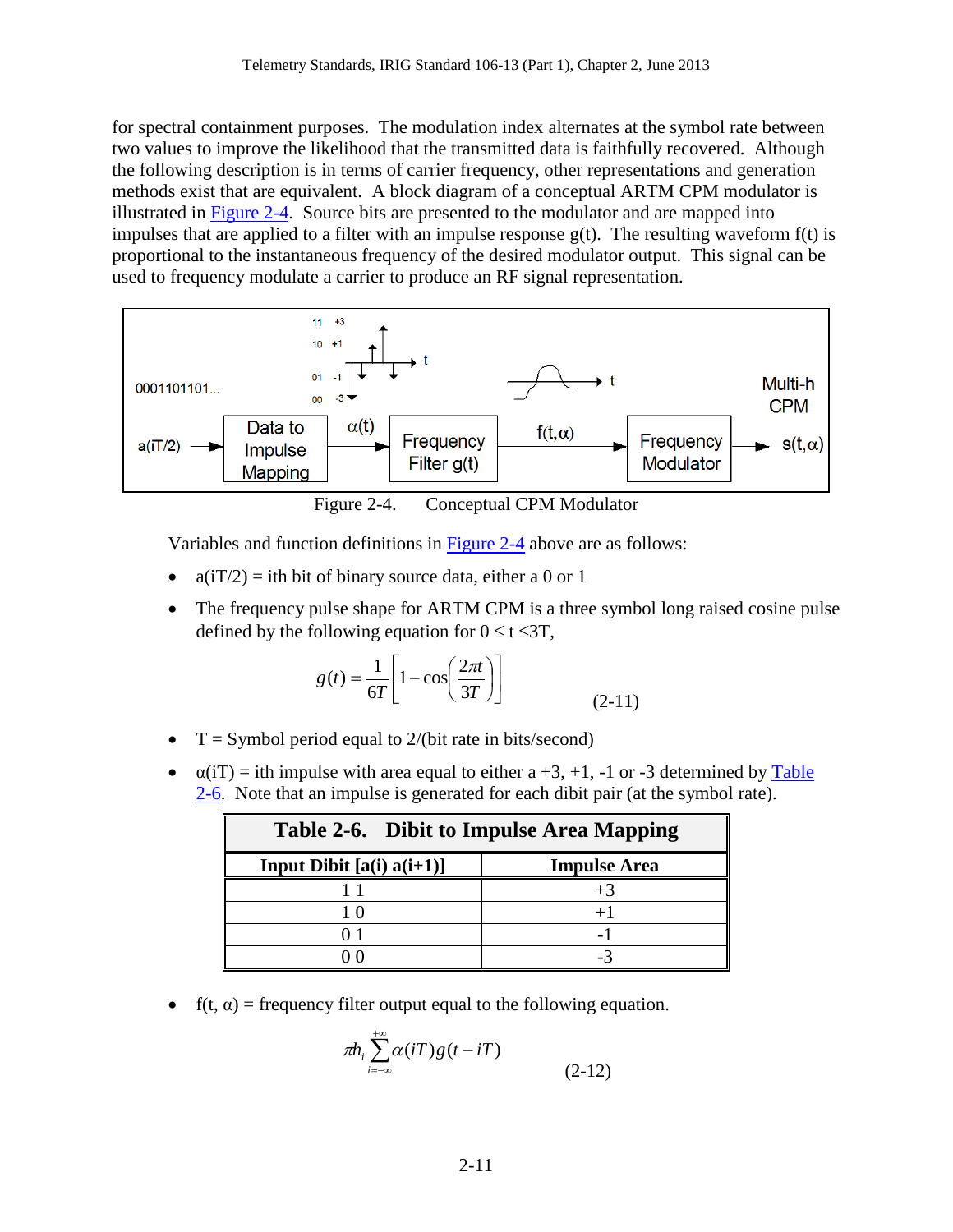• h = modulation index; h alternates between h<sub>1</sub> and h<sub>2</sub> where h<sub>1</sub> = 4/16, h<sub>2</sub> = 5/16

For more information on the ARTM CPM waveform, please refer to [Appendix A](http://www.wsmr.army.mil/RCCsite/Documents/106-13_Telemetry_Standards/appendixA.pdf) of this document and to the Geoghegan, *Description*. [14](#page-15-1)

#### 2.4.3.4 Data Randomization

The data input to the transmitter shall be randomized using either an encryptor that provides randomization or an Inter-range Instrumentation Group (IRIG) 15-bit randomizer as described in [Chapter 6](http://www.wsmr.army.mil/RCCsite/Documents/106-13_Telemetry_Standards/chapter6.pdf) and [Appendix D.](http://www.wsmr.army.mil/RCCsite/Documents/106-13_Telemetry_Standards/AppendixD.pdf) The purpose of the randomizer is to prevent degenerative data patterns from degrading data quality.

#### 2.4.3.5 Bit Rate

The bit rate range for FQPSK-B, FQPSK-JR, and SOQPSK-TG shall be between 1 megabit per second (Mb/s) and 20 Mb/s. The bit rate range for ARTM CPM shall be between 5 Mb/s and 20 Mb/s.

2.4.3.6 Transmitter Phase Noise

The sum of all discrete spurious spectral components (single sideband) shall be less than -36 dBc. The continuous single sideband phase noise power spectral density (PSD) shall be below the curve shown in [Figure 2-5](#page-15-0) below. The maximum frequency for the curve in [Figure](#page-15-0)  [2-5](#page-15-0) is one-fourth of the bit rate. For bit rates greater than 4 Mb/s, the phase noise PSD shall be less than -100 dBc/hertz (Hz) between 1 MHz and one-fourth of the bit rate.



<span id="page-15-1"></span><span id="page-15-0"></span><sup>&</sup>lt;sup>14</sup> Mark Geoghegan. "Description and Performance Results for the Multi-h CPM Tier II Waveform." Paper presented at the 36<sup>th</sup> International Telemetering Conference, San Diego, CA, October 2000.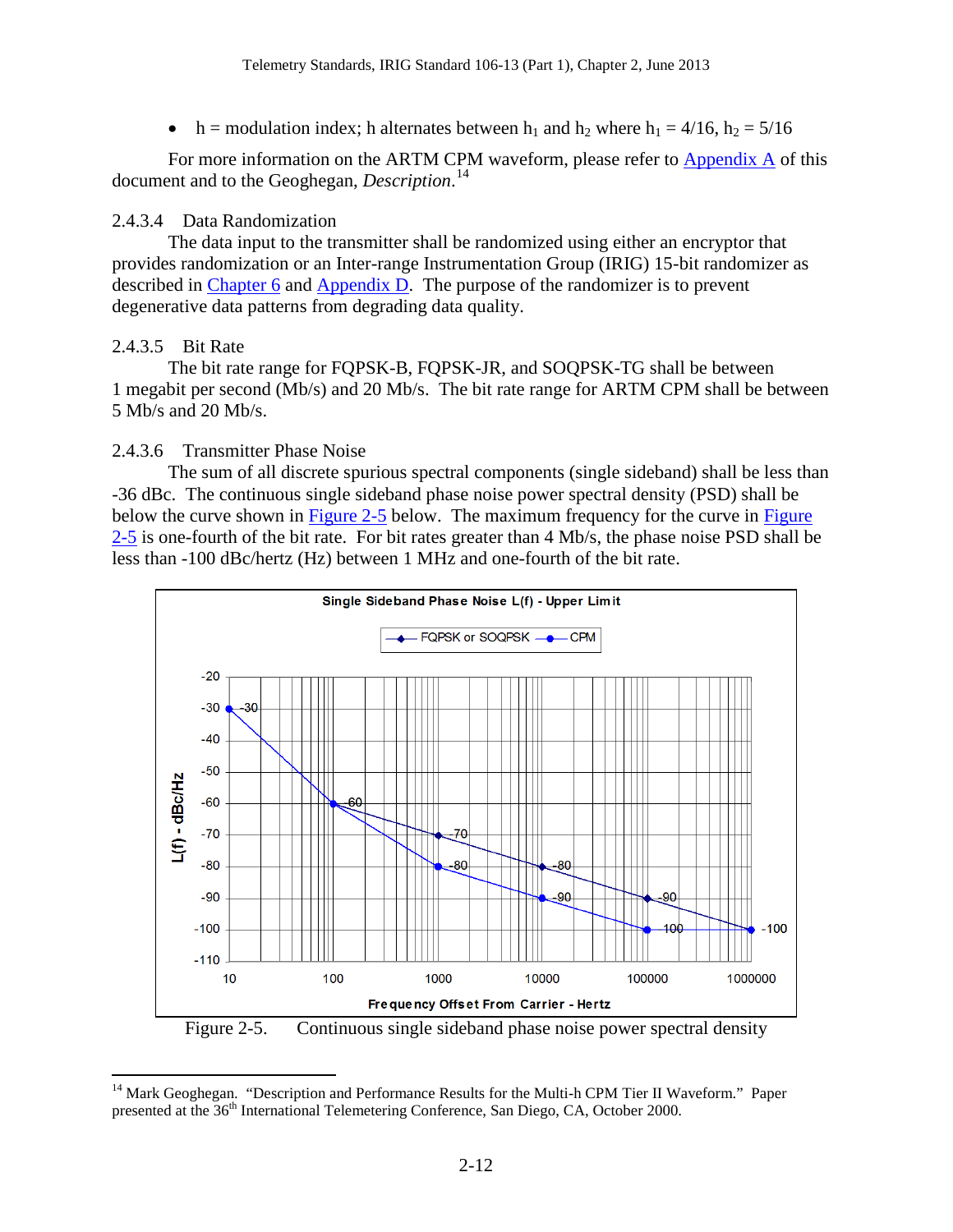## 2.4.3.7 Modulation Polarity

An increasing voltage at the input of a frequency modulation (FM) transmitter shall cause an increase in output carrier frequency. An increase in voltage at the input of a phase modulation (PM) transmitter shall cause an advancement in the phase of the output carrier. An increase in voltage at the input of an amplitude modulation transmitter shall cause an increase in the output voltage of the output carrier.

#### <span id="page-16-0"></span>2.4.4 Spurious Emission and Interference Limits

Spurious<sup>[15](#page-16-2)</sup> emissions from the transmitter case, through input and power leads, and at the transmitter radio frequency (RF) output and antenna-radiated spurious emissions are to be within required limits shown in Military Standard (MIL-STD) 461.<sup>[16](#page-16-3)</sup> Other applicable standards and specifications may be used in place of MIL-STD-461 if necessary.

#### 2.4.4.1 Transmitter-Antenna System Emissions

Emissions from the antenna are of primary importance. For example, a tuned antenna may or may not attenuate spurious frequency products produced by the transmitter, and an antenna or multi-transmitter system may generate spurious outputs when a pure signal is fed to its input. The transmitting pattern of such spurious frequencies is generally different from the pattern at the desired frequency. Spurious outputs in the transmitter output line shall be limited to -25 dBm. Antenna-radiated spurious outputs shall be no greater than  $320 \mu$ V/meter at 30 meters in any direction.

| <b>WARNING</b> Spurious levels of -25 dBm may severely degrade performance of sensitive |
|-----------------------------------------------------------------------------------------|
| receivers whose antennas are located in close proximity to the telemetry                |
| transmitting antenna. Therefore, lower spurious levels may be required in               |
| certain frequency ranges, such as near Global Positioning System frequencies.           |

## 2.4.4.2 Conducted and Radiated Interference

Interference (and the RF output itself) radiated from the transmitter or fed back into the transmitter power, signal, or control leads could interfere with the normal operation of the transmitter or the antenna system to which the transmitter is connected. All signals conducted by the transmitter's leads (other than the RF output cable) in the range of 150 kilohertz (kHz) to 50 MHz, and all radiated fields in the range of 150 kHz to 10 gigahertz (GHz) (or other frequency ranges as specified) must be within the limits of the applicable standards or specifications.

## <span id="page-16-1"></span>2.4.5 Operational Flexibility

Each transmitter shall be capable of operating at all frequencies within its allocated band without design modification.<sup>[17](#page-16-4)</sup>

<span id="page-16-3"></span><span id="page-16-2"></span><sup>&</sup>lt;sup>15</sup> Any unwanted signal or emission is spurious whether or not it is related to the transmitter frequency (harmonic). <sup>16</sup> Department of Defense. "Requirements for the Control of Electromagnetic Interference Characterist Subsystems and Equipment." MIL-STD-461. 10 December 2007. May be superseded by update. Available at [http://quicksearch.dla.mil/basic\\_profile.cfm?ident\\_number=35789&method=basic.](http://quicksearch.dla.mil/basic_profile.cfm?ident_number=35789&method=basic) 17<br><sup>17</sup> The intent is that fixed frequency transmitters can be used at different frequencies by changing crystals or other

<span id="page-16-4"></span>components. All applicable performance requirements will be met after component change.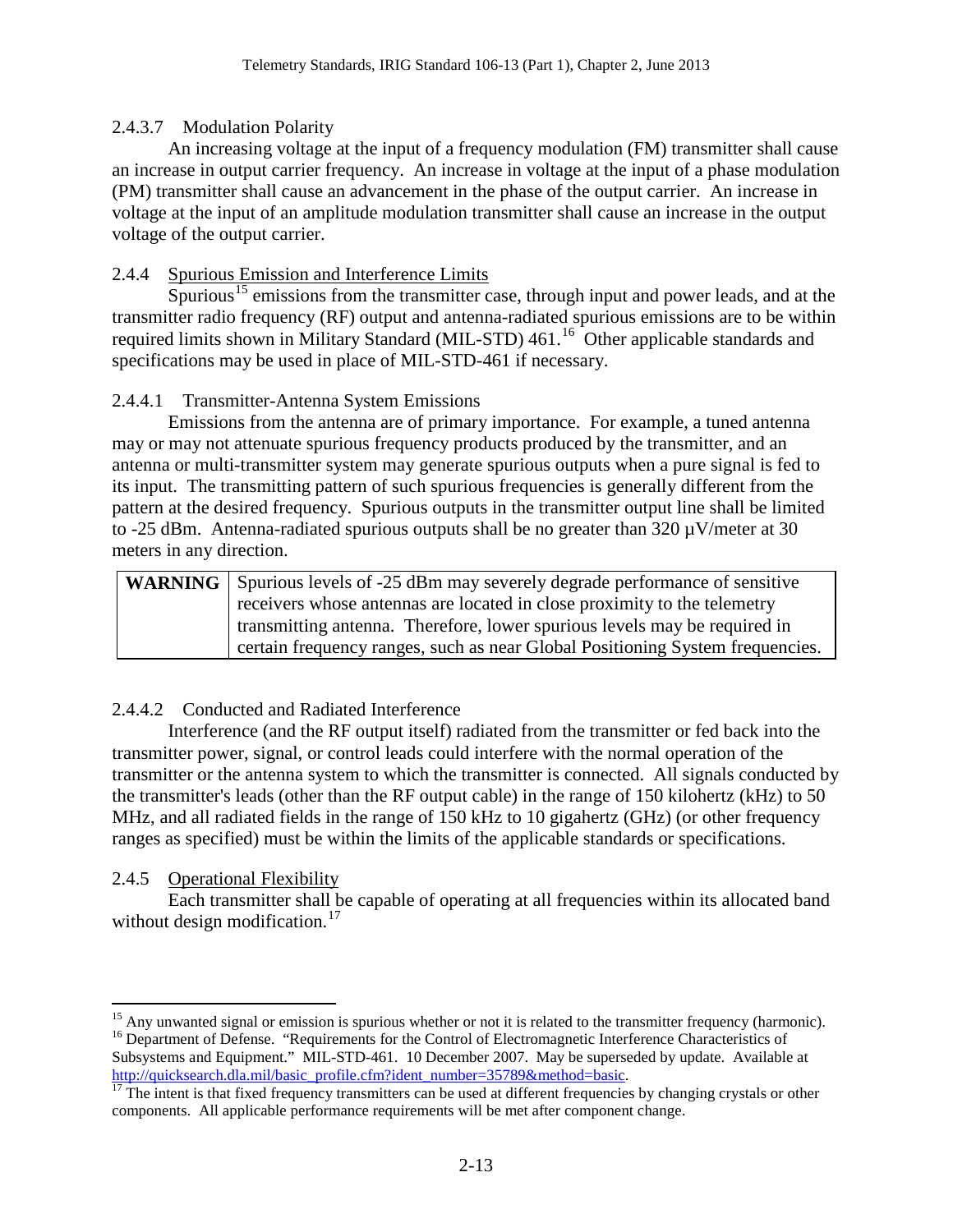## <span id="page-17-0"></span>2.4.6 Modulated Transmitter Bandwidth. $\frac{18}{18}$  $\frac{18}{18}$  $\frac{18}{18}$

Telemetry applications covered by this standard shall use 99-percent power bandwidth to define occupied bandwidth and -25 dBm bandwidth as the primary measure of spectral efficiency. The -25 dBm bandwidth is the minimum bandwidth that contains all spectral components that are -25 dBm or larger. A power level of -25 dBm is exactly equivalent to an attenuation of the transmitter power by  $55 + 10 \times \log(P)$  dB where P is the transmitter power expressed in watts. The spectra are assumed symmetrical about the transmitter's center frequency unless specified otherwise. All spectral components larger than  $-(55 + 10 \times \log(P))$  dBc at the transmitter output must be within the spectral mask calculated using the following equation:

$$
M(f) = K + 90 \log R - 100 \log |f - f_c|; |f - f_c| \ge \frac{R}{m}
$$
 (2-13)

<span id="page-17-2"></span>where  $M(f)$  = power relative to P (i.e., units of dBc) at frequency f (MHz)

- $K = -20$  for analog signals
	- $=$  -28 for binary signals
	- = -61 for FQPSK-B, FQPSK-JR, SOQPSK-TG
	- = -73 for ARTM CPM
- $f_c$  = transmitter center frequency (MHz)

R = bit rate (Mb/s) for digital signals or 
$$
(\Delta f + f_{\text{max}})
$$
 (MHz) for analog FM signals

- $m =$  number of states in modulating signal;  $m = 2$  for binary signals
	- $m = 4$  for quaternary signals and analog signals
- $\Delta f$  = peak deviation

 $f_{\text{max}}$  = maximum modulation frequency

Note that the mask in this standard is different than the masks contained in earlier versions of the Telemetry Standards. Equation [\(2-13\)](#page-17-2) does not apply to spectral components separated from the center frequency by less than *R/m*. The -25 dBm bandwidth is not required to be narrower than 1 MHz. Binary signals include all modulation signals with two states while quaternary signals include all modulation signals with four states (quadrature phase shift keying and FQPSK-B are two examples of four-state signals). [Appendix A,](http://www.wsmr.army.mil/RCCsite/Documents/106-13_Telemetry_Standards/appendixA.pdf) Paragraph 6.0 contains additional discussion and examples of this spectral mask.

#### <span id="page-17-1"></span>2.4.7 Valid Center Frequencies Near Telemetry Band Edges

The telemetry bands, as specified, start and stop at discrete frequencies. Telemetry transmitters transmitting PCM/FM or SOQPSK-TG/FQPSK-B/FQPSK-JR or ARTM CPM, even with optimal filtering, do not have discrete start and stop frequencies. In order to determine a valid carrier frequency, the transmitter power, modulation scheme, and data rate must be known. The distance, in frequency, from the point in which the spectral masks, as described in Subsection [2.4.6,](#page-17-0) intersect the absolute value of -25 dBm equals the amount in which the transmitter carrier frequency must be from the band edge frequency. Paragraph 12.0 of

<span id="page-17-3"></span><sup>&</sup>lt;sup>18</sup> These bandwidths are measured using a spectrum analyzer with the following settings: 30-kHz resolution bandwidth, 300-Hz video bandwidth, and no max hold detector or averaging.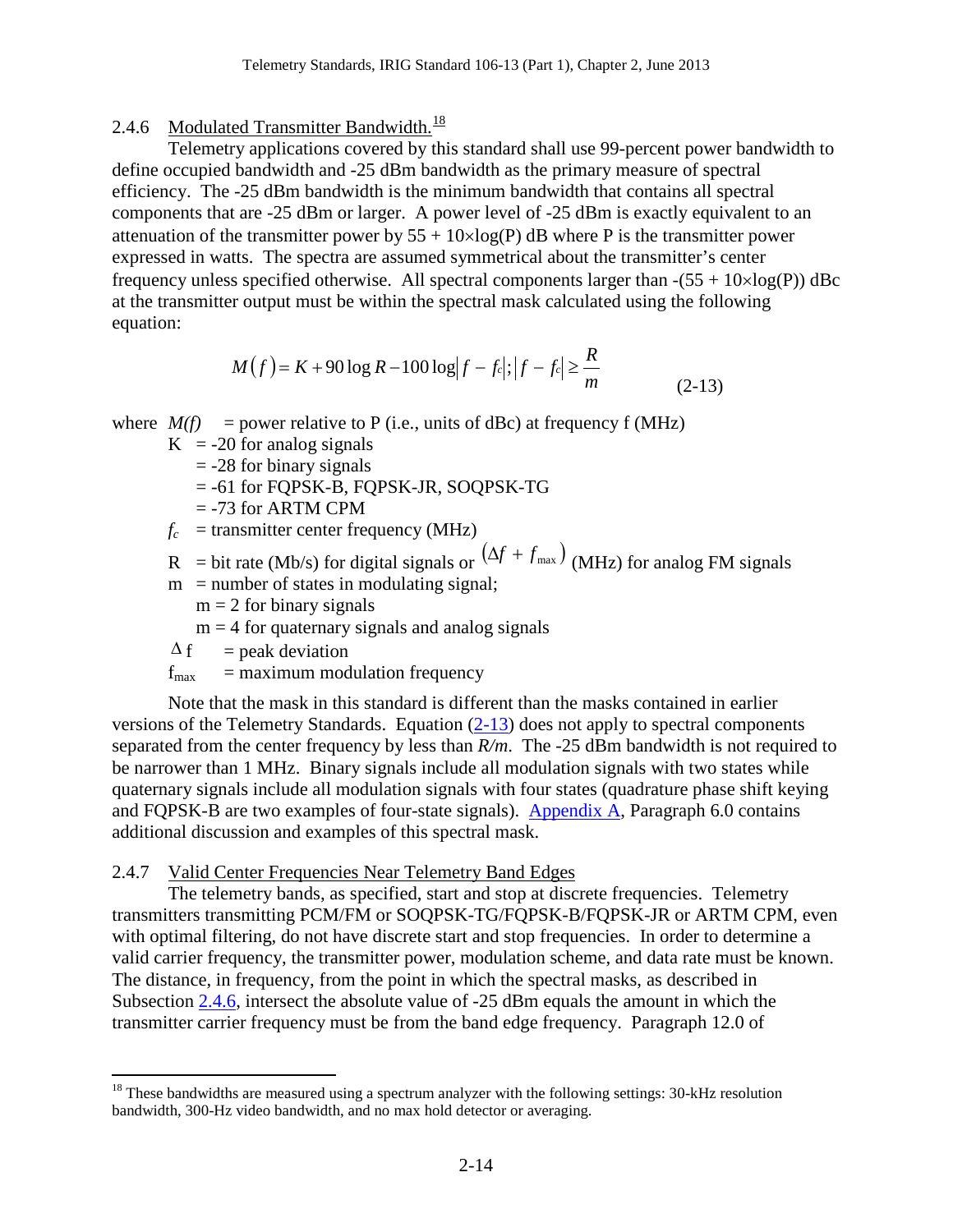[Appendix A](http://www.wsmr.army.mil/RCCsite/Documents/106-13_Telemetry_Standards/appendixA.pdf) contains additional discussion and examples of center frequency determination when operating near telemetry band edges.

#### <span id="page-18-0"></span>**2.5 Telemetry Receiver Systems**

As a minimum, receiver systems shall have the following characteristics.

#### <span id="page-18-1"></span>2.5.1 Spurious Emissions

The RF energy radiated from the receiver itself or fed back into the power supply, and/or the RF input, output, and control leads in the range from 150 kHz to 10 GHz shall be within the limits specified in MIL-STD 461. The receiver shall be tested in accordance with MIL-STD 461 or RCC Document 118, Volume II.<sup>[19](#page-18-8)</sup> Other applicable standards and specifications may be used in place of MIL-STD-461, if necessary.

#### <span id="page-18-2"></span>2.5.2 Frequency Tolerance

The accuracy of all local oscillators within the receiver shall be such that the conversion accuracy at each stage and overall is within  $\pm 0.001$  percent of the indicated tuned frequency under all operating conditions for which the receiver is specified.

#### <span id="page-18-3"></span>2.5.3 Receiver Phase Noise

The sum of all discrete spurious spectral components (single sideband) shall be less than -39 dBc. The continuous single sideband phase noise PSD shall be 3 dB below the curve shown in [Figure 2-5.](#page-15-0) The maximum frequency for the curve in [Figure 2-5](#page-15-0) is one-fourth of the bit rate. For bit rates greater than 4 Mb/s, the phase noise PSD shall be less than -103 dBc/Hz between 1 MHz and one-fourth of the bit rate.

## <span id="page-18-4"></span>2.5.4 Spurious Responses

Rejection of any frequency other than the one to which the receiver is tuned shall be a minimum of 60 dB referenced to the desired signal over the range 150 kHz to 10 GHz.

## <span id="page-18-5"></span>2.5.5 Operational Flexibility

All ground-based receivers shall be capable of operating over the entire band for which they are designed. External down-converters may be either intended for the entire band or a small portion but capable of retuning anywhere in the band without modification.

## <span id="page-18-6"></span>2.5.6 Intermediate Frequency Bandwidths

The standard receiver intermediate frequency (IF) bandwidths are shown in [Table 2-7.](#page-18-7) These bandwidths are separate from and should not be confused with post-detection low-pass filtering that receivers provide.<sup>[20](#page-18-9)</sup> The ratio of the receiver's -60 dB bandwidth to the -3 dB bandwidth shall be less than 3 for new receiver designs.

<span id="page-18-7"></span>

|         |                   | Table 2-7. Standard Receiver Intermediate Frequency Bandwidths |
|---------|-------------------|----------------------------------------------------------------|
| 300 kHz | $1.5 \text{ MHz}$ | $\overline{6}$ MHz                                             |

<span id="page-18-8"></span><sup>&</sup>lt;sup>19</sup> Range Commanders Council. "Test Methods for Telemetry Systems and Subsystems Volume 2." RCC 118-12. May be superseded by update. Available at  $\frac{http://www.wsmr.army.mil/RCCSITE/Pages/Publications.aspx}{10}$ .<br><sup>20</sup> In most instances, the output low-pass filter should *not* be used to "clean up" the receiver output prior to use with

<span id="page-18-9"></span>demultiplexing equipment.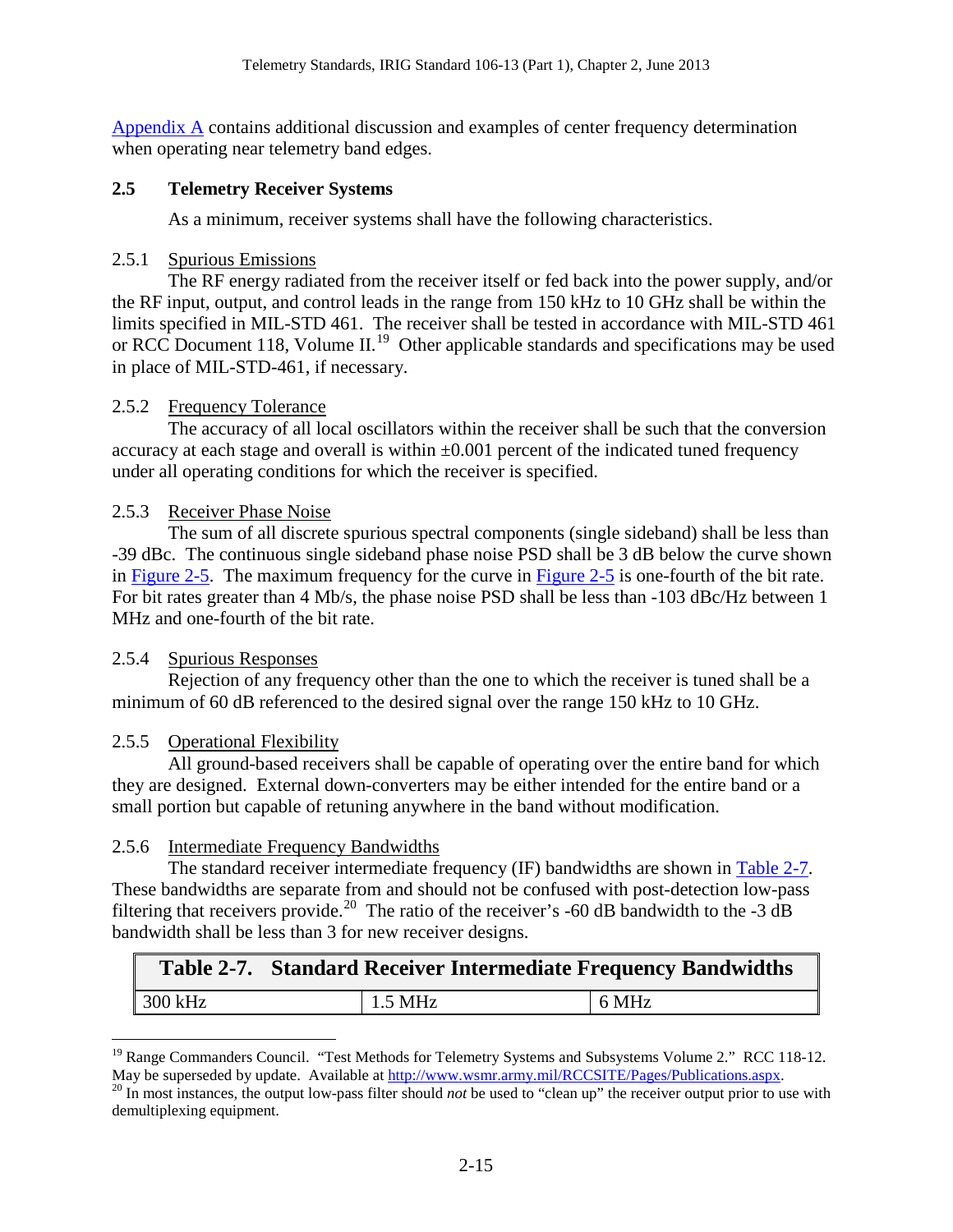| $\frac{1}{2}$ 500 kHz    | 2.4 MHz   | <b>10 MHz</b> |
|--------------------------|-----------|---------------|
| $\sqrt{750 \text{ kHz}}$ | 3.3 MHz   | 15 MHz        |
| $\parallel$ 1000 kHz     | $4.0$ MHz | <b>20 MHz</b> |

| NOTE | 1. | For data receivers, the IF bandwidth should typically be selected so that 90<br>to 99 percent of the transmitted spectrum is within the receiver 3 dB<br>bandwidth. In most cases, the optimum IF bandwidth will be narrower<br>than the 99 percent power bandwidth.                                                                                                                                                                                                                                                                     |
|------|----|------------------------------------------------------------------------------------------------------------------------------------------------------------------------------------------------------------------------------------------------------------------------------------------------------------------------------------------------------------------------------------------------------------------------------------------------------------------------------------------------------------------------------------------|
|      |    | 2. Bandwidths are expressed at the points where response is 3 dB below the<br>response at the design center frequency, assuming that passband ripple is<br>minimal, which may not be the case. The 3-dB bandwidth is chosen<br>because it closely matches the noise bandwidth of a "brick-wall" filter of<br>the same bandwidth. The "optimum" bandwidth for a specific application<br>may be other than that stated here. Ideal IF filter response is symmetrical<br>about its center frequency; in practice, this may not be the case. |
|      |    | 3. Not all bandwidths are available on all receivers or at all test ranges.<br>Additional receiver bandwidths may be available at some test ranges<br>especially if the range has receivers with digital IF filtering                                                                                                                                                                                                                                                                                                                    |

## <span id="page-19-0"></span>2.5.7 C-band Downconversion

For telemetry receive systems employing C-band downconversion, the following mapping of C-band RF to C-band IF frequencies is recommended for the lower C and middle C bands. This downconversion scheme utilizes a high-side local oscillator frequency of 5550 MHz to minimize the potential of mixing products interfering with received telemetry signals. Additionally, using a standardized approach fosters interoperability between manufacturers of telemetry antenna systems employing downconversion and manufacturers of telemetry receivers with C-IF tuners.

No recommendation will be made at this point for the downconversion of the upper C band (5925-6700 MHz).

Examples:

C-IF Frequency =  $(5550 \text{ MHz} - \text{C-RF}$  Frequency)

 MHz = (5550 MHz − 4400 MHz) MHz = (5550 MHz − 4940 MHz) 459 MHz = (5550 MHz − 5091 MHz) MHz = (5550 MHz − 5150 MHz)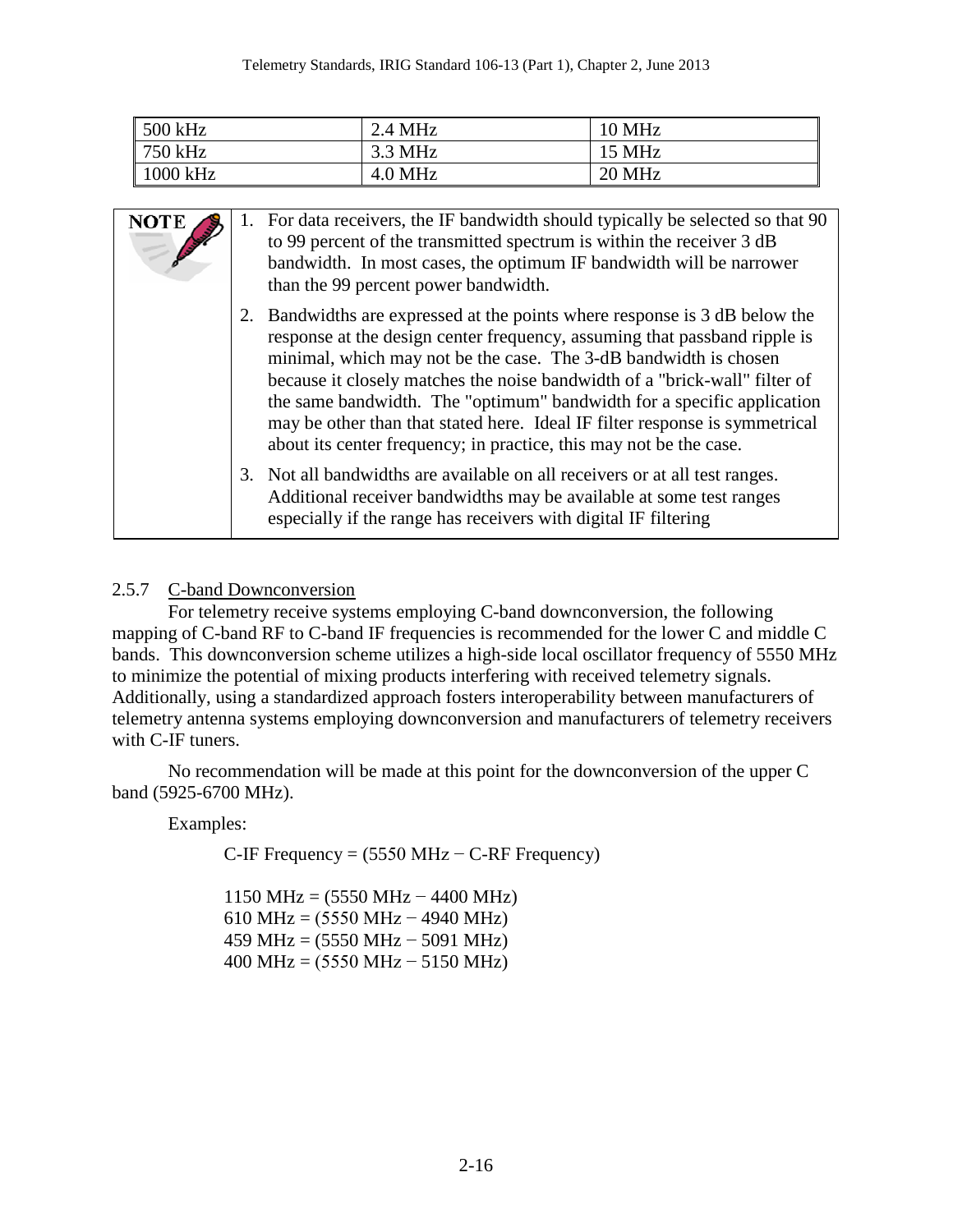## Appendix 2-A. Glossary

- <span id="page-20-0"></span>**Allocation (of a Frequency Band):** Entry of a frequency band into the Table of Frequency Allocations for use by one or more radio communication services or the radio astronomy service under specified conditions.
- **Assignment of an RF or Radio Frequency Channel (RFC):** Authorization given by an administration, for a radio station to use an RF or RFC under specified conditions.
- **Authorization:** Permission to use an RF or RFC channel under specified conditions.
- **Occupied Bandwidth:** The width of a frequency band such that below the lower and above the upper frequency limits, the mean powers emitted are each equal to a specified percentage of the total mean power of a given emission. Unless otherwise specified by the International Telecommunication Union for the appropriate class of emission, the specified percentage shall be 0.5 percent. The occupied bandwidth is also called the 99 percent power bandwidth in this document.
- **Primary Service:** A service that has full rights in a band of frequencies and can claim protection from harmful interference from other services.
- **Secondary Service:** Service that can be obtained on a noninterference operation basis with primary service users. Stations of a secondary service shall not cause harmful interference to stations of a primary service and cannot claim protection from interference from stations of a primary service; however, they can claim protection from harmful interference from other secondary stations to which frequencies were assigned at a later date.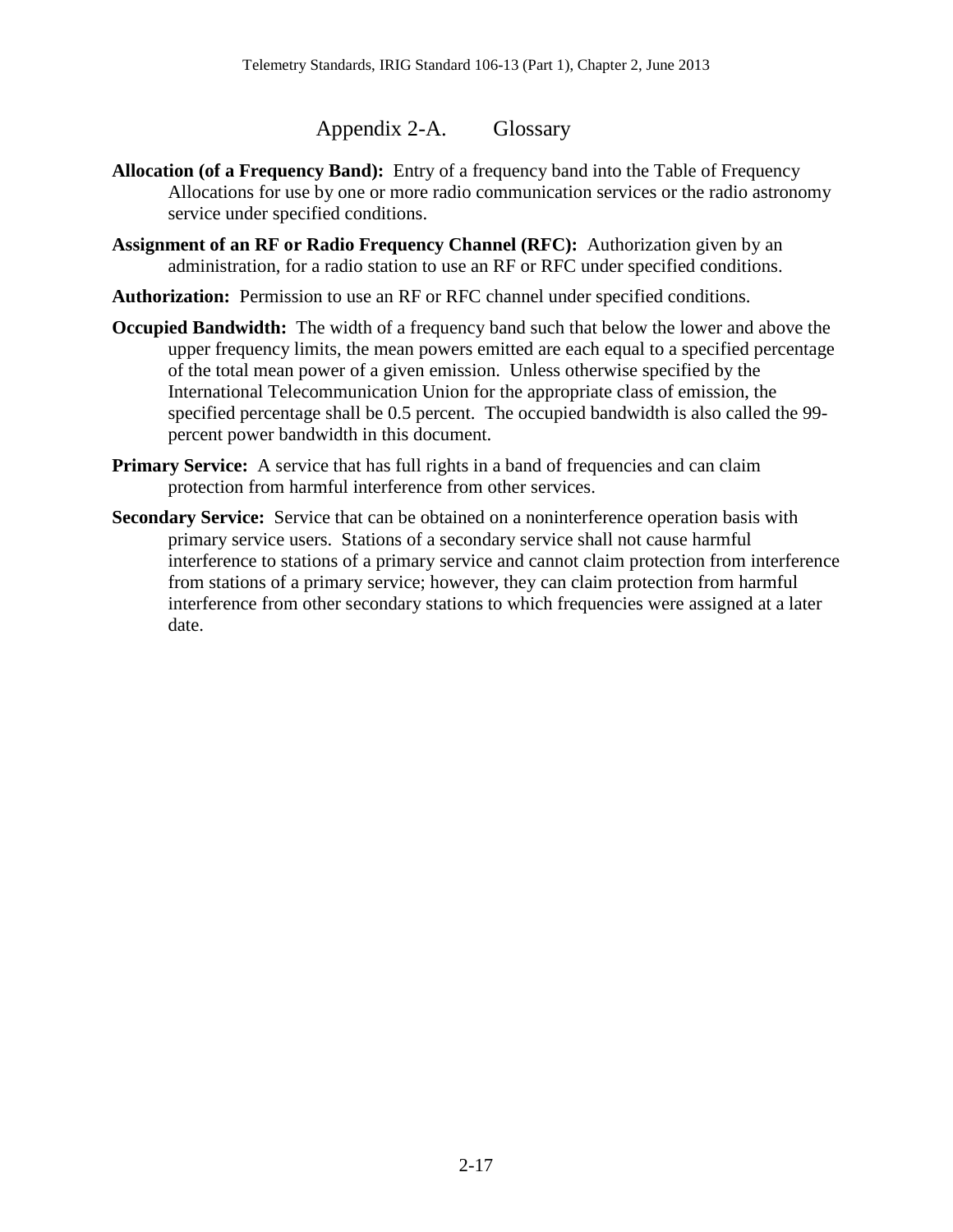## Appendix 2-B. References

- <span id="page-21-0"></span>Badri Younes, James Brase, Chitra Patel, and John Wesdock. "An Assessment of Shaped Offset QPSK for Use in NASA Space Network and Ground Network Systems" in Proceedings of the CCSDS RF and Modulation Subpanel 1E Meeting of May 2001 Concerning Bandwidth-Efficient Modulation. CCSDS B20.0-Y-2. June 2001. Available at [http://public.ccsds.org/publications/archive/B20x0y2.pdf.](http://public.ccsds.org/publications/archive/B20x0y2.pdf)
- Department of Defense. "Requirements for the Control of Electromagnetic Interference Characteristics of Subsystems and Equipment." MIL-STD-461. 10 December 2007. May be superseded by update. Available at [http://quicksearch.dla.mil/basic\\_profile.cfm?ident\\_number=35789&method=basic.](http://quicksearch.dla.mil/basic_profile.cfm?ident_number=35789&method=basic)
- Eugene Hogenauer. "An Economical Class of Digital Filters for Decimation and Interpolation" in IEEE Transactions on Acoustics, Speech, and Signal Processing, 29, No. 2 (1981): 155-162.
- Kamilo Feher and Shuzo Kato. Correlated signal processor. US Patent 4,567,602. Filed 13 June 1983 and issued 28 January 1986.
- Mark Geoghegan. "Implementation and Performance Results for Trellis Detection of SOQPSK." Paper presented at the 37th Annual International Telemetering Conference, Las Vegas, NV, October 2001.
- ———. "Description and Performance Results for the Multi-h CPM Tier II Waveform." Paper presented at the 36th International Telemetering Conference, San Diego, CA, October 2000.
- Marvin Simon. "Bandwidth-Efficient Digital Modulation with Application to Deep Space Communications." JPL Publication 00-17. June 2001. Available at [http://descanso.jpl.nasa.gov/Monograph/series3/complete1.pdf.](http://descanso.jpl.nasa.gov/Monograph/series3/complete1.pdf)
- National Telecommunications and Information Administration. "Manual of Regulations and Procedures for Federal Radio Frequency Management." May 2012. May be superseded by update. Available at [http://www.ntia.doc.gov/files/ntia/publications/redbook/2012-](http://www.ntia.doc.gov/files/ntia/publications/redbook/2012-05/Manual_2012.pdf) [05/Manual\\_2012.pdf.](http://www.ntia.doc.gov/files/ntia/publications/redbook/2012-05/Manual_2012.pdf)
- T. J. Hill. "An Enhanced, Constant Envelope, Interoperable Shaped Offset QPSK (SOQPSK) Waveform for Improved Spectral Efficiency." Paper presented during 36th Annual International Telemetering Conference, San Diego, CA. October 23-26, 2000.